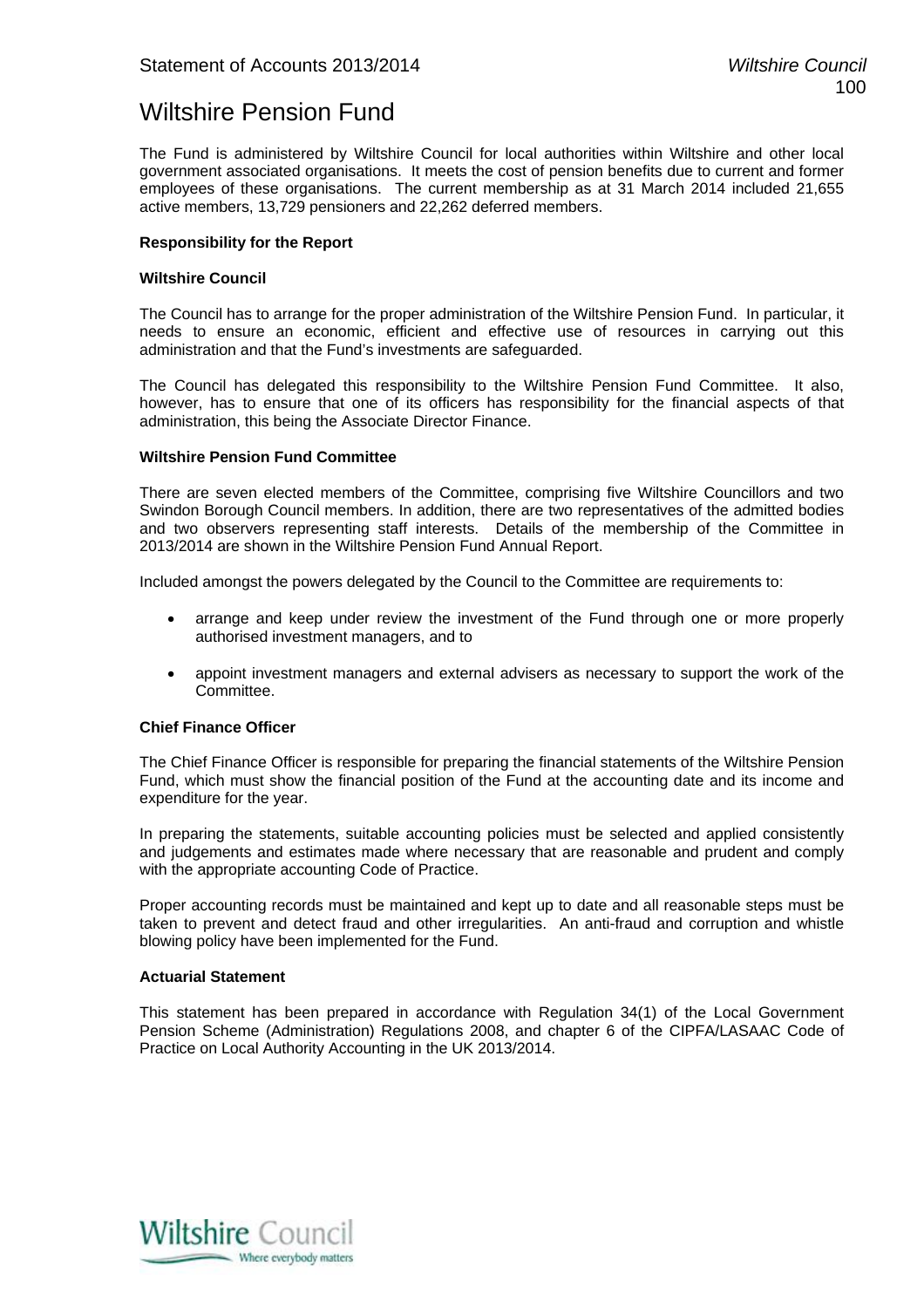### 101 **Description of Funding Policy**

The funding policy is set out in the latest Wiltshire Council Funding Strategy Statement (FSS). In summary, the key funding principles are as follows:

- to ensure the long-term solvency of the Fund, using a prudent long term view. This will ensure that sufficient funds are available to meet all members' /dependents' benefits as they fall due for payment;
- to ensure that employer contribution rates are reasonably stable where appropriate;
- to minimise the long-term cash contributions which employers need to pay to the Fund, by recognising the link between assets and liabilities and adopting an investment strategy which balances risk and return (NB this will also minimise the costs to be bourne by Council Tax payers)
- to reflect the different characterisitics of different employers in determining contribution rates. This involves the Fund having a clear and transparent funding strategy to demonstrate how each employer can best meet its own liabilities over future years; and
- to use reasonable measures to reduce the risk to other employers and ultimately to the Council Tax payer from an employer defaulting on its pension obligations.

The FSS sets out how the administering Authority seeks to balance the conflicting aims of securing the solvency of the Fund and keeping employer contributions stable.

 For employers whose covenant was considered by the Administering Authority to be sufficiently strong, contributions have been stabilised. Asset-liability modelling has been carried out which demonstrate that if these contribution rates are paid and future contribution changes are constrained as set out in the FSS, there is still a better than 2 in 3 chance that the Fund will return to full funding over 20 years.

#### **Funding Position as at the last formal valuation**

The most recent actuarial valuation carried out under Regulation 36 of the Local Government Pension Scheme (Administration) Regulations 2008 was as at 31 March 2013. This valuation revealed that the Fund's assets, which at 31 March 2013 were valued at £1,484 million, were sufficient to meet 71% of the liabilities (i.e. the present value of promised retirement benefits) accrued up to that date. The resulting deficit at the 2013 valuation was £610 million.

Individual employers' contributions for the period 1 April 2014 to 31 March 2017 were set in accordance with the Fund's funding policy as set out in its FSS.

#### **Principal Actuarial Assumptions and Methods used to value the liabilities**

Full details of the methods and assumptions used are described in the actuary's report dated 31 March 2014.

#### **Method**

The liabilities were assessed using an accrued benefits method which takes into account pensionable membership up to the valuation date, and makes an allowance for expected future salary growth to retirement or expected earlier date of leaving pensionable membership.

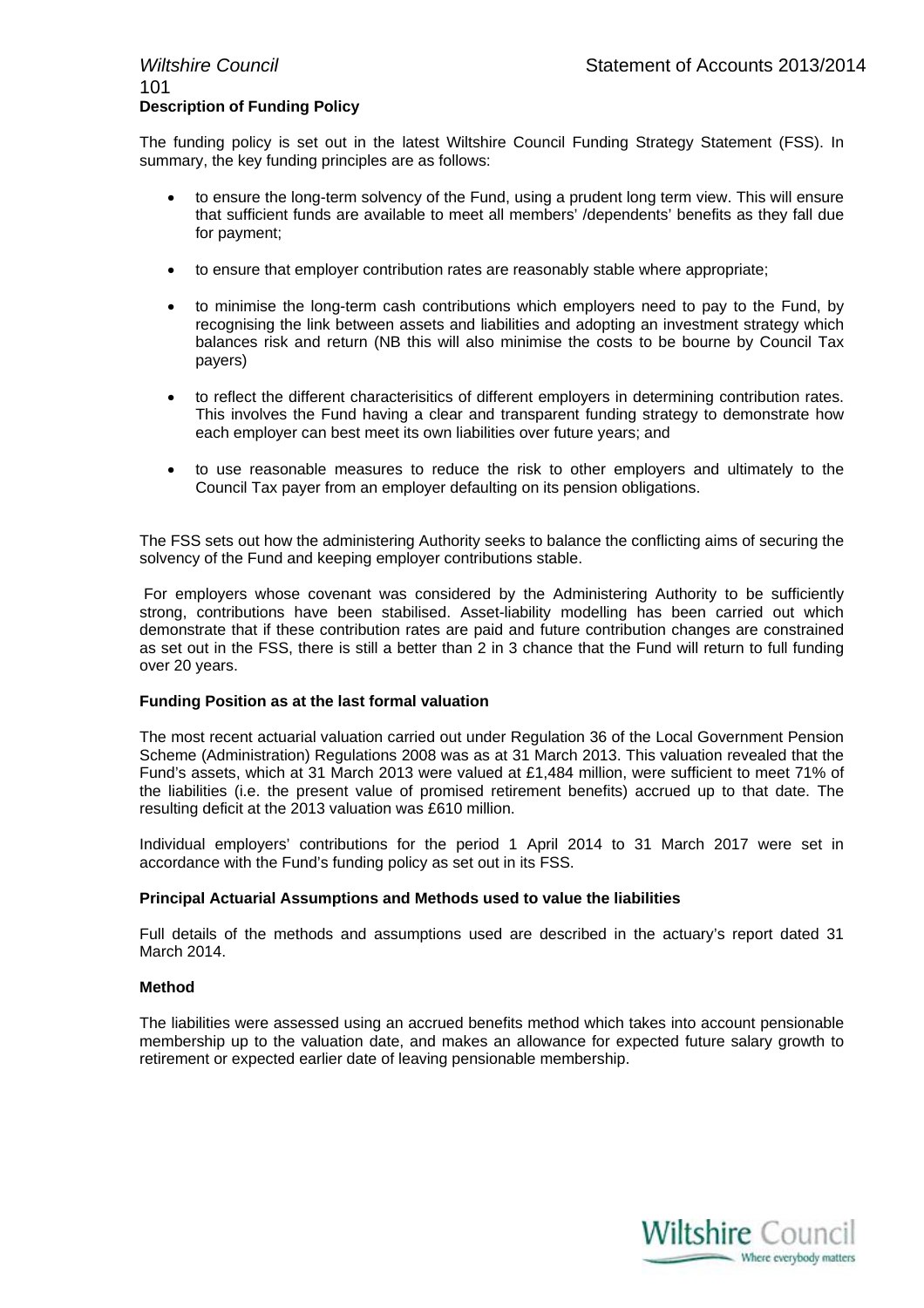#### **Assumptions**

A market-related approach was taken to valuing the liabilities, for consistency with the valuation of the Fund assets at their market value.

The key financial assumptions adopted for the 2013 valuation were as follows:

| Financial Assumptions             | Rate at 31 March 2013 |         |  |
|-----------------------------------|-----------------------|---------|--|
|                                   | <b>Nominal</b>        | Real    |  |
| Discount rate                     | 4.6%                  | $2.1\%$ |  |
| Pay increase                      | 4.3%                  | $1.8\%$ |  |
| Price Inflation/Pension increases | 2.5%                  | $0.0\%$ |  |

The key demographic assumption was the allowance made for longevity. The life expectancy assumptions are based on the Funds VitaCurves with improvements in line with the CMI\_2010 model, assuming the current rate of improvements has reached a peak and will converge to a long term rate of 1.25%p.a. Based on these assumptions, the average future life expectancies at age 65 are as follows:

|                           | <b>Males</b> | <b>Females</b> |
|---------------------------|--------------|----------------|
| <b>Current Pensioners</b> | 22.3 years   | 24.5 years     |
| Future Pensioners*        | 24.1 years   | 26.9 years     |

#### \*Currently aged 45

Copies of the 2013 valuation report and Funding Strategy Statement are available on request from Wiltshire Council, the administering authority to the Fund.

#### **Experience over the year since April 2013**

Experience has been slightly better than expected since the last valuation (excluding the effect of any membership movements). Real bond yields have risen and assets returns have been broadly in line with that expected meaning that funding levels are likely to have improved since the 2013 valuation.

The next actuarial valuation will be carried out as at 31 March 2016. The Funding Strategy statement will also be reviewed at that time.

#### **Audit**

The Audit Commission has appointed KPMG to act as the external auditor of the Council, and therefore the pension fund.

#### **Investment Management Policy**

Overall responsibility for investment policy lies with the Wiltshire Pension Fund Committee, which reports directly to Wiltshire Council.

The Investment Strategy is revised annually by the Fund. The latest Strategic review was undertaken during 2011, new mandates have been implemented resulting from this.

The current strategy has the dual aim of increasing returns and reducing risk by increasing diversification and alternative approaches. Details of the strategy are provided in the Fund's Statement of Investment Principles (SIP) – the Wiltshire Fund's SIP can be supplied upon request or viewed at www.wiltshirepensionfund.org.uk/investment-principles.

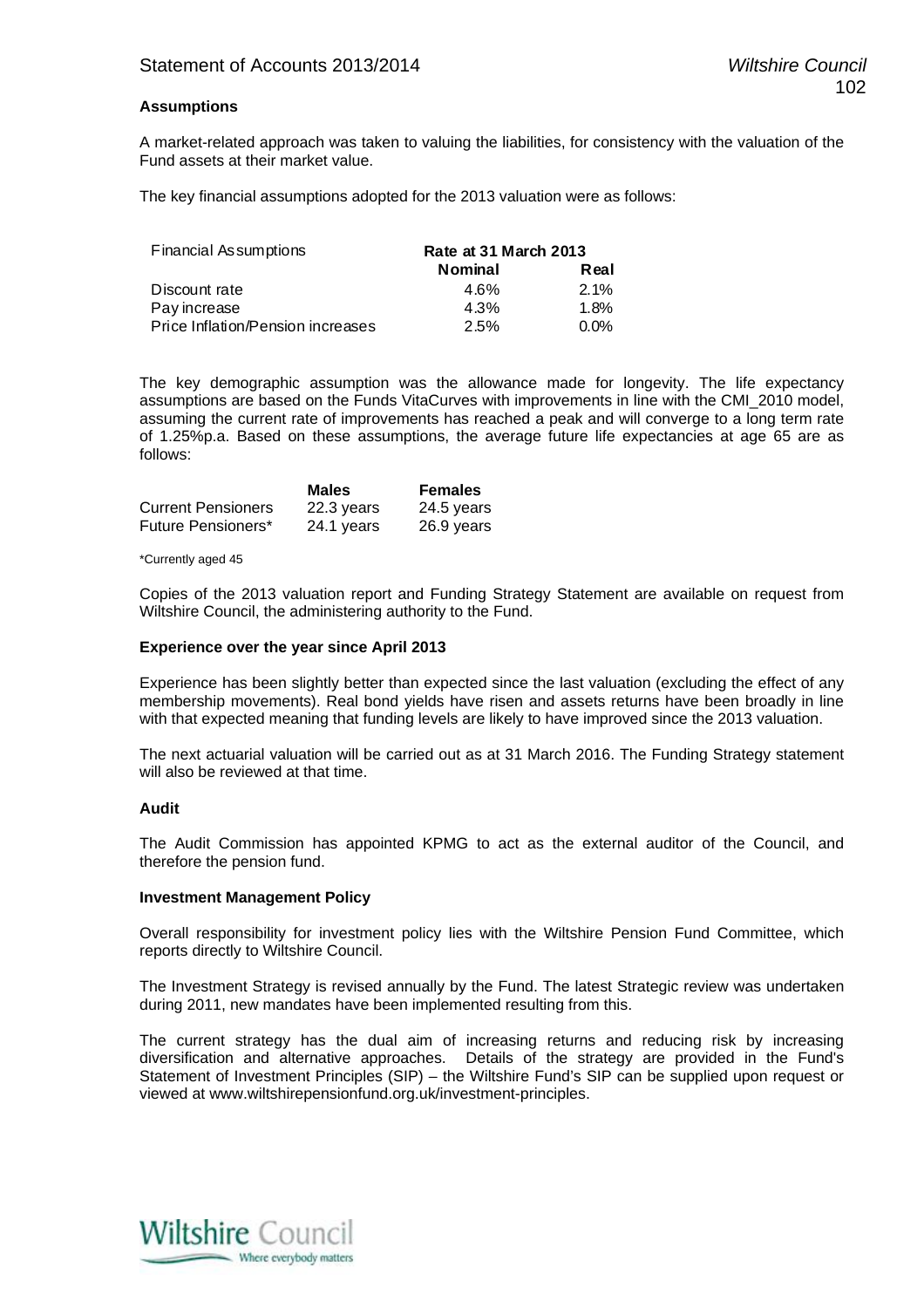### *Wiltshire Council* **Statement of Accounts 2013/2014** 103 The full list of managers as at 31 March 2014 were:

| Company                   | <b>Mandate</b>     | <b>Share</b> of |
|---------------------------|--------------------|-----------------|
|                           |                    | Fund            |
| Baillie Gifford           | Global Equity      | 15.0%           |
| CBRE Global Multi Manager | <b>Property</b>    | 13.0%           |
| $W_{\alpha\beta}$         | $\mathbf{D}$ and a | $10.50$ /       |

| $\epsilon$ DIW $\epsilon$ 0100an iyaana iyaana $\epsilon$ | <b>TIOPOLI</b> |
|-----------------------------------------------------------|----------------|
| Western Asset Management                                  | <b>B</b> onds  |
| Barings                                                   | Absolute R     |
| Legal & General                                           | Passive UI     |
| Legal & General                                           | Global Equ     |
| Legal & General                                           | Governme:      |
| Legal & General                                           | Fundamen       |
| Jubilee Advisors                                          | Long-Shor      |
| Partners Group                                            | Infrastructu   |
| M&G Investment Management                                 | UK Compa       |

**Fund** Western Asset Management Bonds 10.5% Barings **Barings Barings Absolute Return Fund 10.0%** Legal & General **Passive UK Equity Passive UK Equity Passive UK Equity 12.5%** Legal & General and the contract of the Global Equities and the contract of the contract of the contract of the contract of the contract of the contract of the contract of the contract of the contract of the contract of th Legal & General Government Bonds 5.0% Legal & General **Fundamental Equities** 12.5% Jubilee Advisors **Long-Short Equities** 5.0% Partners Group **Infrastructure Infrastructure** 5.0% Manies Financing Fund 1.5%

During the year, the managers transacted purchases of £911.9 million (£1,325.6m 2012/13) and sales of £897.9 million (£1,293.4m 2012/13). The value of assets under management at 31 March 2014 was £1,631.4 million, broken down by managers as follows:

| Legal & General           | $£723.9$ million |
|---------------------------|------------------|
| <b>Baillie Gifford</b>    | £255.9 million   |
| Western Asset Management  | £178.2 million   |
| CBRE Global Multi Manager | £177.9 million   |
| Barings Asset Management  | £181.1 million   |
| Edinburgh Partners        | $£0.0$ million   |
| Jubilee Advisors          | $£86.1$ million  |
| M&G Investment Management | £12.8 million    |
| Berenberg Bank            | $£9.8$ million   |
| Partners Group            | £5.6 million     |
| Capital International     | $£0.1$ million   |
| Total                     | £1,631.4 million |

|                       |                       |           | $%$ of            |
|-----------------------|-----------------------|-----------|-------------------|
|                       |                       | £ million | <b>Fund total</b> |
| Geographical analysis | United Kingdom        | 689.5     | 42.2              |
|                       | North America         | 140.3     | 8.6               |
|                       | Europe                | 59.8      | 3.7               |
|                       | Asia, ex Japan        | 5.1       | 0.3               |
|                       | Other - Overseas      | 55        | 3.4               |
|                       | Other - Pooled Funds  | 681.7     | 41.8              |
|                       |                       | 1,631.4   | 100.0             |
|                       |                       |           |                   |
| Sector analysis       | Equities              | 1081.4    | 67.0              |
|                       | Fixed interest bonds  | 164.3     | 10.1              |
|                       | Cash & Derivatives    | 31.1      | 1.9               |
|                       | Property              | 170.9     | 9.7               |
|                       | Long-Short Hedge Fund | 86.1      | 5.3               |
|                       | Infrastructure        | 5.6       | 0.4               |
|                       | Index linked bonds    | 92.0      | 5.6               |
|                       |                       | 1,631.4   | 100.0             |

Safe custody of all investments are the responsibility of BNY Mellon and as such, are registered in the name of, and are held by, its nominee companies or, alternatively, by overseas agents.

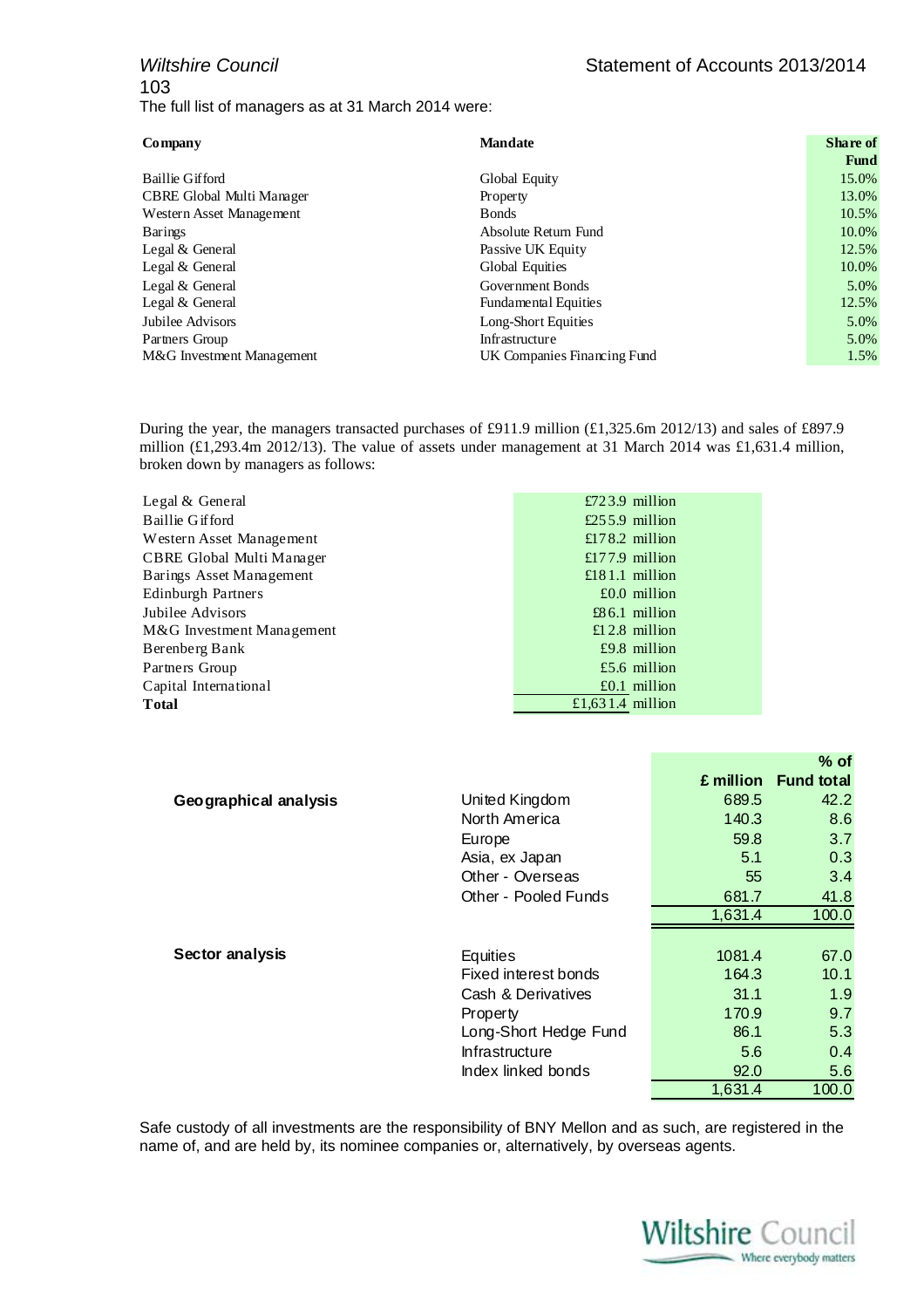### **The Wiltshire Pension Fund**

| <b>Fund Account</b>                      | <b>Notes</b> | 2013/2014 | 2012/2013 |
|------------------------------------------|--------------|-----------|-----------|
| For the year ended 31 March 2014         |              |           |           |
|                                          |              | £000      | £000      |
| <b>Contributions and benefits</b>        |              |           |           |
| Contributions receivable                 | 5            | 79,128    | 77,083    |
| Individual transfers                     |              | 2,902     | 4,551     |
|                                          |              | 82,030    | 81,634    |
| Benefits payable                         | 6            | (76,669)  | (68, 351) |
| Payments to and on account of leavers    | 7            | (4,789)   | (4, 156)  |
| Administrative expenses                  | 8            | (1,509)   | (1,382)   |
|                                          |              | (82,967)  | (73, 889) |
| Net additions from dealings with members |              | (937)     | 7,745     |
| Returns on investments                   |              |           |           |
| Investment income                        | 9            | 18,377    | 24,774    |
| Change in market value of investments    | 11           | 136,981   | 120,124   |
| Investment management expenses           | 12           | (3,170)   | (3,529)   |
| Net returns on investments               |              | 152,188   | 141,369   |
| Net Increase in the fund during the year |              | 151,251   | 149,114   |
| Opening Net Assets of the Fund           |              | 1,493,913 | 1,344,799 |
| Closing net assets of the Fund           |              | 1,645,164 | 1,493,913 |

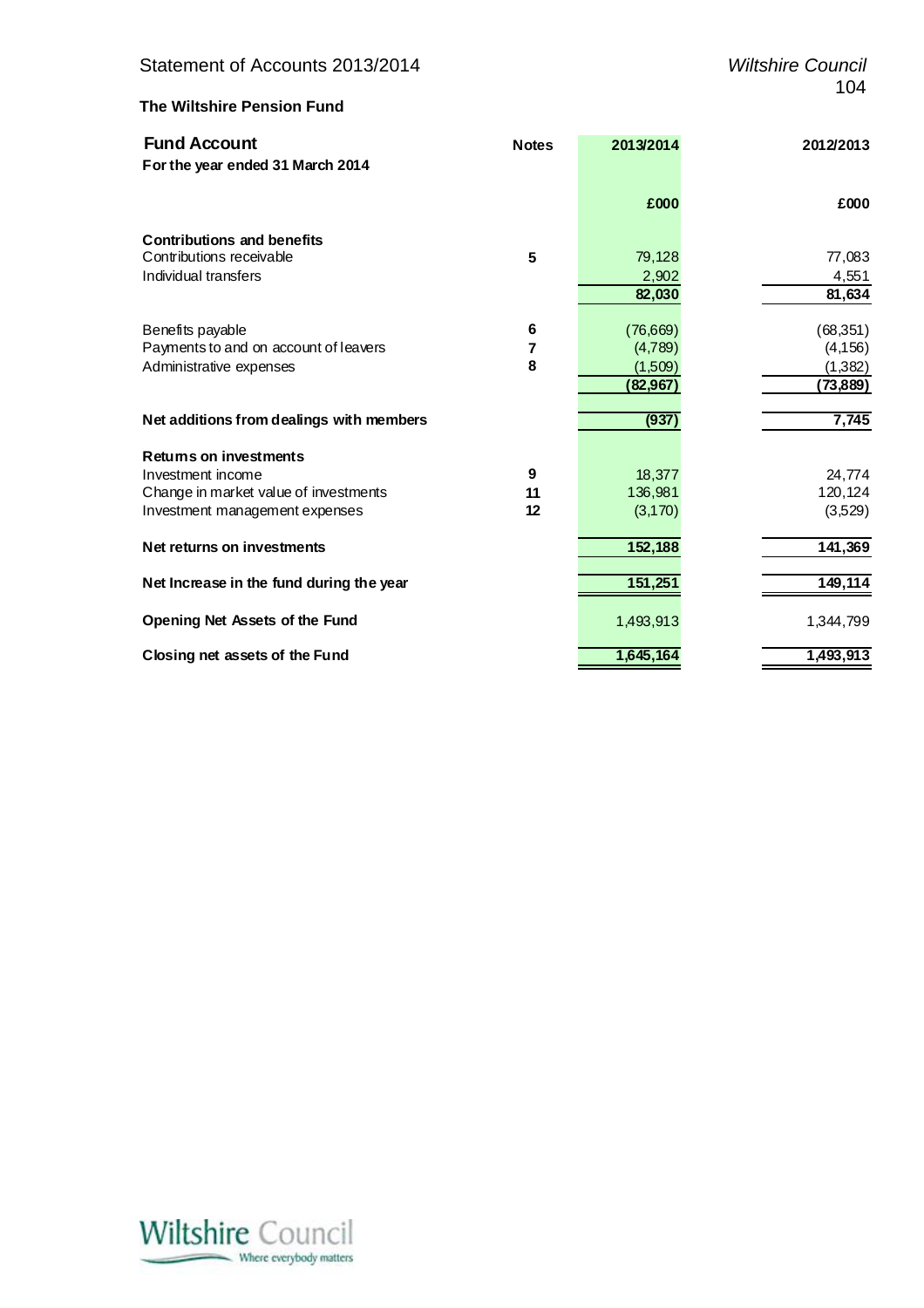105 **The Wiltshire Pension Fund**

| <b>Net Asset Statement</b><br>At 31 March 2014 | <b>Notes</b> | 31 March 2014 | 31 March 2013 |
|------------------------------------------------|--------------|---------------|---------------|
|                                                |              | £000          | £000          |
| <b>INVESTMENT ASSETS</b>                       | 11           |               |               |
| Fixed interest securities                      |              | 163,143       | 162,030       |
| Index linked securities                        |              | 933           | 2,435         |
| <b>Equities</b>                                |              | 267,461       | 236,695       |
| Pooled investment vehicles                     |              | 997,888       | 895,984       |
| Property                                       |              | 170,936       | 149,468       |
| Derivative assets                              |              | 2,649         | 1,871         |
| Cash held on deposit                           |              | 26,042        | 29,809        |
| Other investment balances                      |              | 3,465         | 3,509         |
|                                                |              | 1,632,517     | 1,481,801     |
| <b>INVESTMENT LIABILITIES</b>                  | 11           |               |               |
| Derivatives liabilities                        |              | (1,066)       | (1,313)       |
| <b>Total net investments</b>                   |              | 1,631,451     | 1,480,488     |
| Current assets                                 | 13           | 18,150        | 15,797        |
| Current liabilities                            | 14           | (4, 437)      | (2,372)       |
| Net assets of the Fund at 31 March             |              | 1,645,164     | 1,493,913     |

The accounts summarise the transactions of the Fund and deal with the net assets at the disposal of Wiltshire Council. They do not take account of obligations to pay pensions and benefits which fall due after the end of the Fund year. The actuarial position of the Fund, which does take account of such obligations, is dealt with in the actuarial statements and these accounts should be read in conjunction with these.

#### **Notes**

#### **Forming part of the financial accounts**

#### **1. Basis of Preparation**

The accounts have been prepared in accordance with the Code of Practice on Local Authority Accounting in the United Kingdom 2013/2014 which is based upon International Financial Reporting Standards (IFRS), as amended for the UK public sector.

IAS26 requires the actuarial present value of promised benefits to be disclosed. A separate report has been prepared by Hymans Robertson and is enclosed below after note 19. The Chancellor's budget statement on 22 June 2010 declared that future pension increases should be linked to the Consumer Prices Index (CPI) rather than the Retail Prices Index (RPI). The report after note 19 has been prepared on the CPI basis.

The accounts have been prepared on an accruals basis except where otherwise stated, i.e. income and expenditure is accounted for as it is earned or incurred, rather than as it is received and paid.

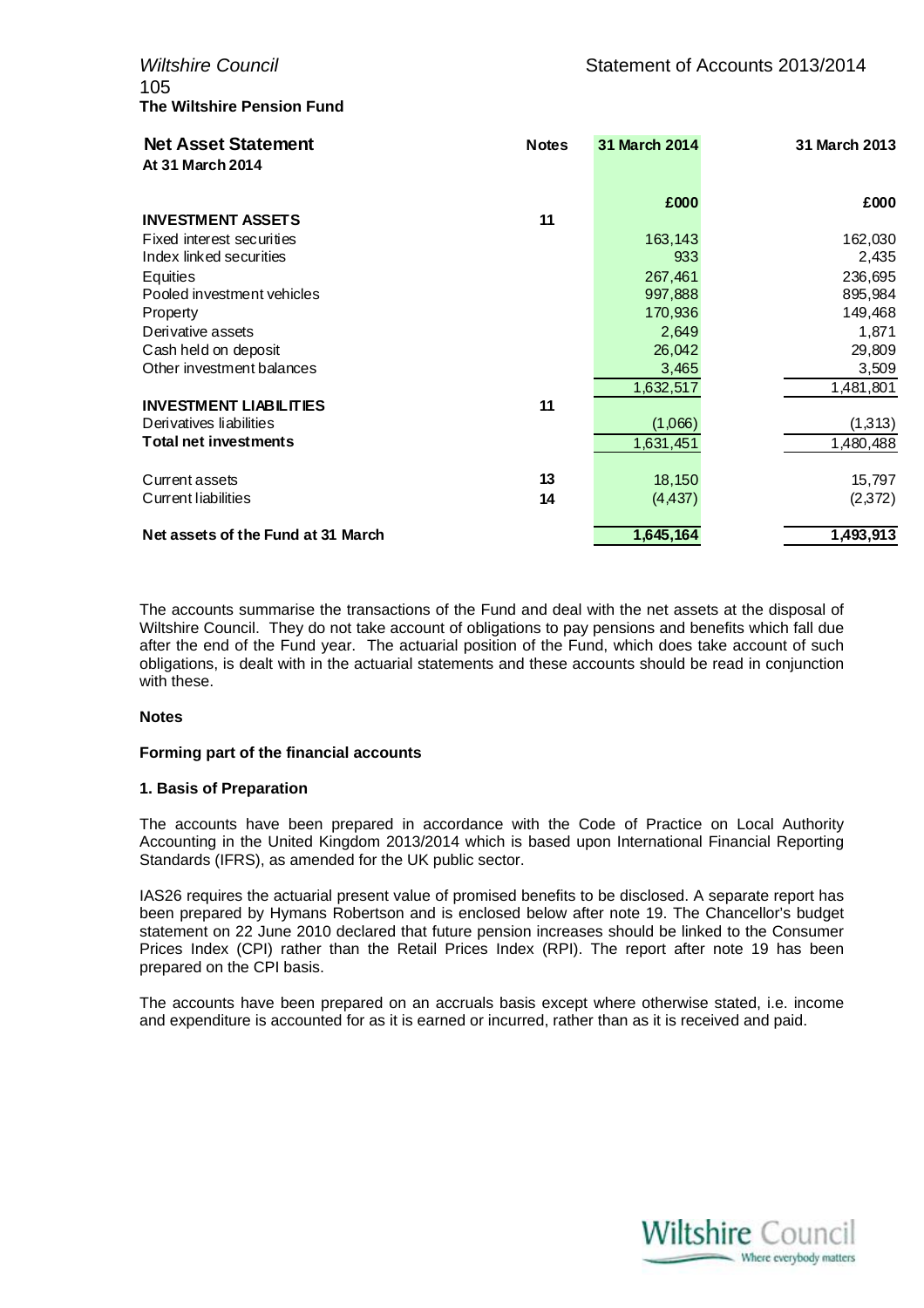#### **2. Accounting Policies**

The principal accounting policies of the Fund are as follows:

#### **Contributions**

Contributions are received from employer bodies in respect of their own and their pensionable employees' contributions. Employers' contributions (for both Normal and Deficit Funding) are prescribed in the Actuary's Rates and Adjustment Certificate following the review of the Fund's assets and liabilities during the triennial valuation. The Employees' contributions are included at the rates prescribed by the Local Government Pension Scheme Regulations.

Employer augmentation contributions are accounted for in accordance with the agreement under which they are being paid.

#### **Benefits and Refund of Contributions**

The benefits payable and refunds of contributions have been brought into account on the basis of all valid claims approved during the year.

#### **Transfers to and from Other Schemes**

No account is taken of liabilities to pay pensions and other benefits after the year end. Transfer values, which are those sums paid to, or received from, other pension schemes relating to previous periods of employment, have been brought into account on a cash basis.

#### **Investment Income**

Dividends, interest and coupon receipts have been accounted for on an accruals basis. Income on pooled investments is accumulated and reflected in the valuation of units.

#### **Valuation of Investments**

Investments are shown in the accounts at market value, determined on the following basis:

(i) **Quoted securities**

Quoted Securities have been valued at 31 March 2014 by the Fund's custodian using the bid price where a quotation was available on a recognised stock exchange or unlisted securities market.

#### (ii) **Unquoted securities**

 Unquoted securities have been valued according to the latest trades, professional valuation, asset values or other appropriate financial information.

#### (iii) **Pooled investment vehicles**

Pooled investments are stated at bid price for funds with bid/offer spreads, or single price/net asset value where there are no bid/offer spreads, as provided by the investment manager.

#### (iv) **Fixed Interest Stocks**

Fixed interest stocks are valued on a clean basis. Accrued income is accounted for within investment income.

#### (v) **Derivative Contracts**

Derivatives are stated at market value. Exchange traded derivatives are stated at market values determined using quoted prices. For exchange traded derivative contracts which are assets, market value is based on quoted bid prices. For exchange traded derivative contracts which are liabilities, market value is based on quoted offer prices.

Over the Counter (OTC) derivatives are stated at market value using pricing models and relevant market data as at the year end date.

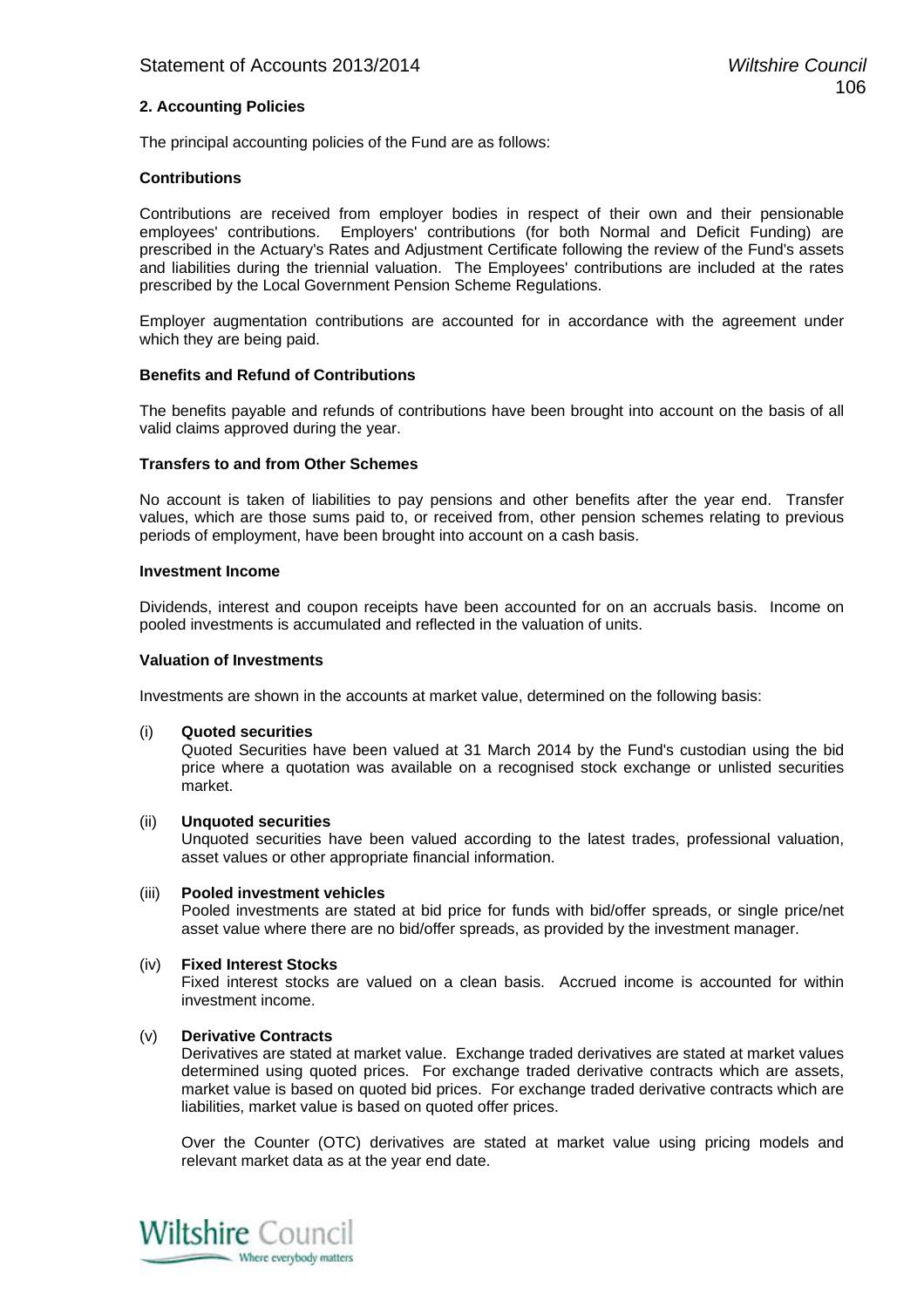# 107

Forward foreign exchange contracts are valued by determining the gain or loss that would arise from closing out the contract at the reporting date by entering into an equal and opposite contract at that date.

All gains and losses arising on derivative contracts are reported within 'Change in Market Value'.

Reported changes in the market value of investments over the year of account include realised gains or losses arising upon the disposal of investments during the year.

#### **Foreign Currency Translation**

All investments held in foreign currencies are shown at market value translated into sterling using the WM 4PM rate on 31 March 2014.

Foreign currency transactions are accounted for on the basis of the equivalent sterling value of the underlying transactions, by applying the relevant exchange rate ruling at the time. Where overseas securities are acquired with currency either previously purchased directly or accruing from the sale of securities, the sterling book cost of the new security will be based on the exchange rate ruling at the time of the purchase of that security. Any profit or loss arising on currency transactions either realised or unrealised, will be reflected in the Net Asset Statement.

#### **Investment Management Expenses**

Investment management expenses are based on the quarter end market value of the investments held. The fees paid are determined by the agreed fee scales for each individual manager.

#### **Acquisition Costs of Investments**

Transaction costs are charged as part of investment management expenses. These include costs charged directly to the fund such as fees, commissions, stamp duty and other fees.

#### **Administration Expenses**

A proportion of the relevant officers' salaries, salary on-costs and general overheads, have been charged to the Fund on the basis of time spent on Fund administration.

#### **Taxation**

The Fund is a registered pension scheme for tax purposes and as such is not liable for UK income tax on investment income, nor capital gains tax. As Wiltshire Council is the administering authority, VAT input tax is recoverable on all expenditure.

Income earned from investments in stocks and securities in the USA is exempt from US tax and is not subject to withholding tax. Most tax deducted from income on European investments is also recoverable.

#### **Additional Voluntary Contributions (AVCs)**

The accounts of the Fund in accordance with regulation 5 (2) (C) of the Pension Scheme (Management and Investment of Funds) Regulations 1998 do not include transactions in respect of AVCs. These are money purchase arrangements made by individual Fund members under the umbrella of the Local Government Pension Scheme, to enhance pension benefits.

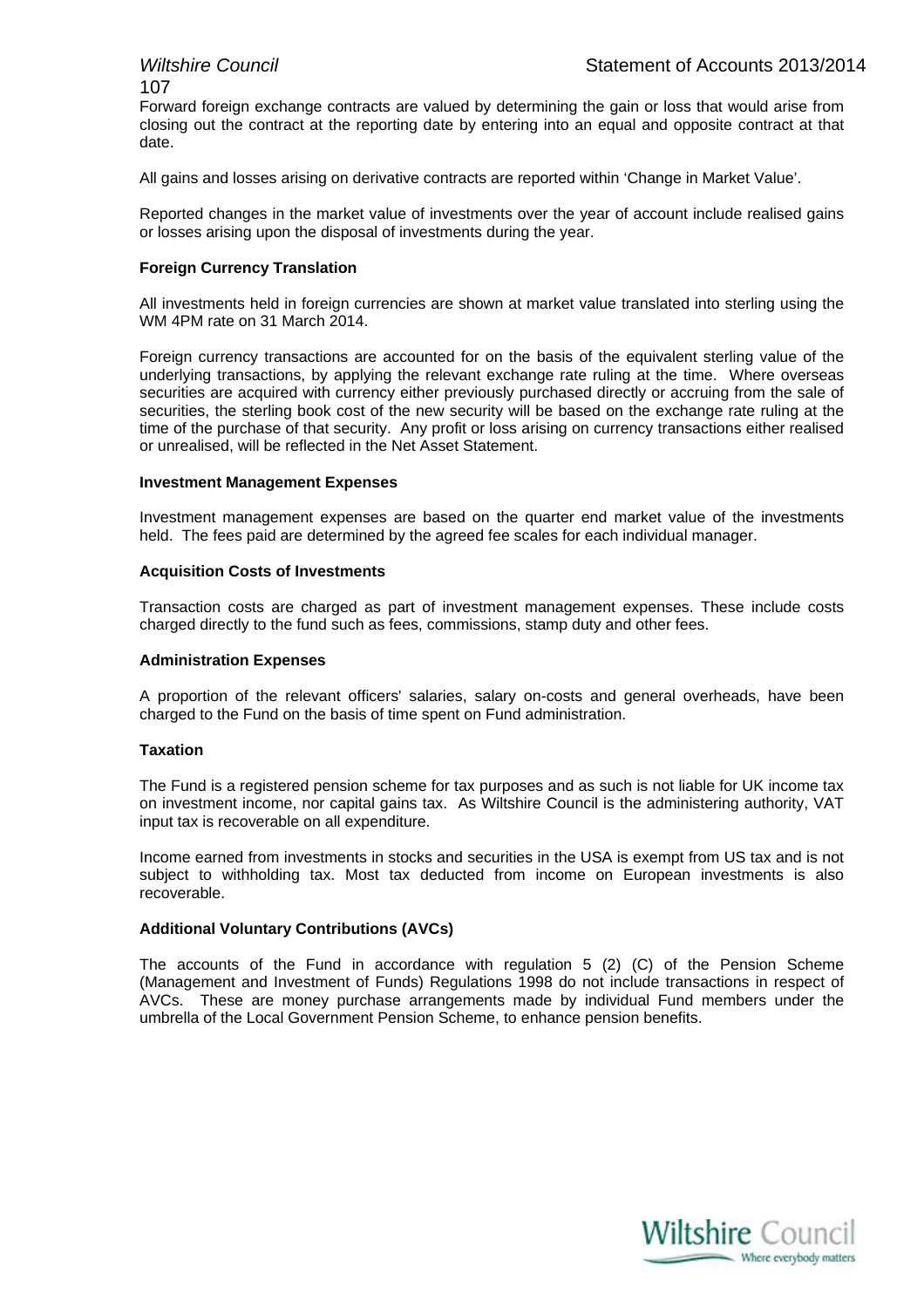#### **3. Critical Judgement in Applying Accounting Policies**

#### **Pension Fund Liability**

The pension fund liability is calculated every three years by the appointed actuary, with annual updates in the intervening years. The methodology used is in line with accepted guidelines and in accordance with IAS19. Assumptions underpinning the valuations are agreed with the actuary and are summarised in the actuarial position statement (on page 89). This estimate is subject to significant variances based on changes to the underlying assumptions.

#### **4. Assumptions made about the Future and Other Major Sources of Estimation Uncertainty**

The Statements of Accounts contains estimated figures that are based on assumptions made by the council about the future or that are otherwise uncertain. Estimates are made taking into account historical experience, current trends and other relevant factors. However, because balances cannot be determined with certainty, actual results could be materially different from the assumptions and estimates.

The items in the net asset statement at 31 March 2014 for which there is significant risk of material adjustment in the forthcoming financial year are as follows:

| Item                | <b>Uncertainties</b>                                                                                                                                                                                                                                                                                                                                             | <b>Effect if actual results differ</b>                                                                                                                                                                                                                                                                                   |
|---------------------|------------------------------------------------------------------------------------------------------------------------------------------------------------------------------------------------------------------------------------------------------------------------------------------------------------------------------------------------------------------|--------------------------------------------------------------------------------------------------------------------------------------------------------------------------------------------------------------------------------------------------------------------------------------------------------------------------|
|                     |                                                                                                                                                                                                                                                                                                                                                                  | from assumptions                                                                                                                                                                                                                                                                                                         |
| <b>Debtors</b>      | At 31 March 2014, the fund had<br>a balance of £18.1m for debtors<br>(£5.8m relate to a long term<br>debtor). A review of significant<br>balances suggested that no<br>impairment is currently<br>necessary. However, in the<br>current economic climate, it is<br>not certain that all debts will be<br>paid.                                                   | If collection rates deteriorate it<br>may be necessary for an<br>allowance to be included in the<br>accounts for doubtful debts.                                                                                                                                                                                         |
| Hedge Fund of Funds | The fund of funds is valued at<br>the sum of the fair values<br>provided by the administrators<br>of the underlying funds plus<br>adjustments that the fund of<br>funds directors or independent<br>administrators judge necessary.<br>These investments are not<br>publicly listed and as such there<br>is a degree of estimation<br>involved in the valuation. | The total hedge fund of funds<br>value in the financial statements<br>is £86.1m. There is a risk that<br>this investment may be under or<br>overstated in the accounts.<br>Using the volatility data<br>provided by the Fund's<br>investment advisor the fund of<br>funds valuation may be<br>over/understated by £6.8m. |

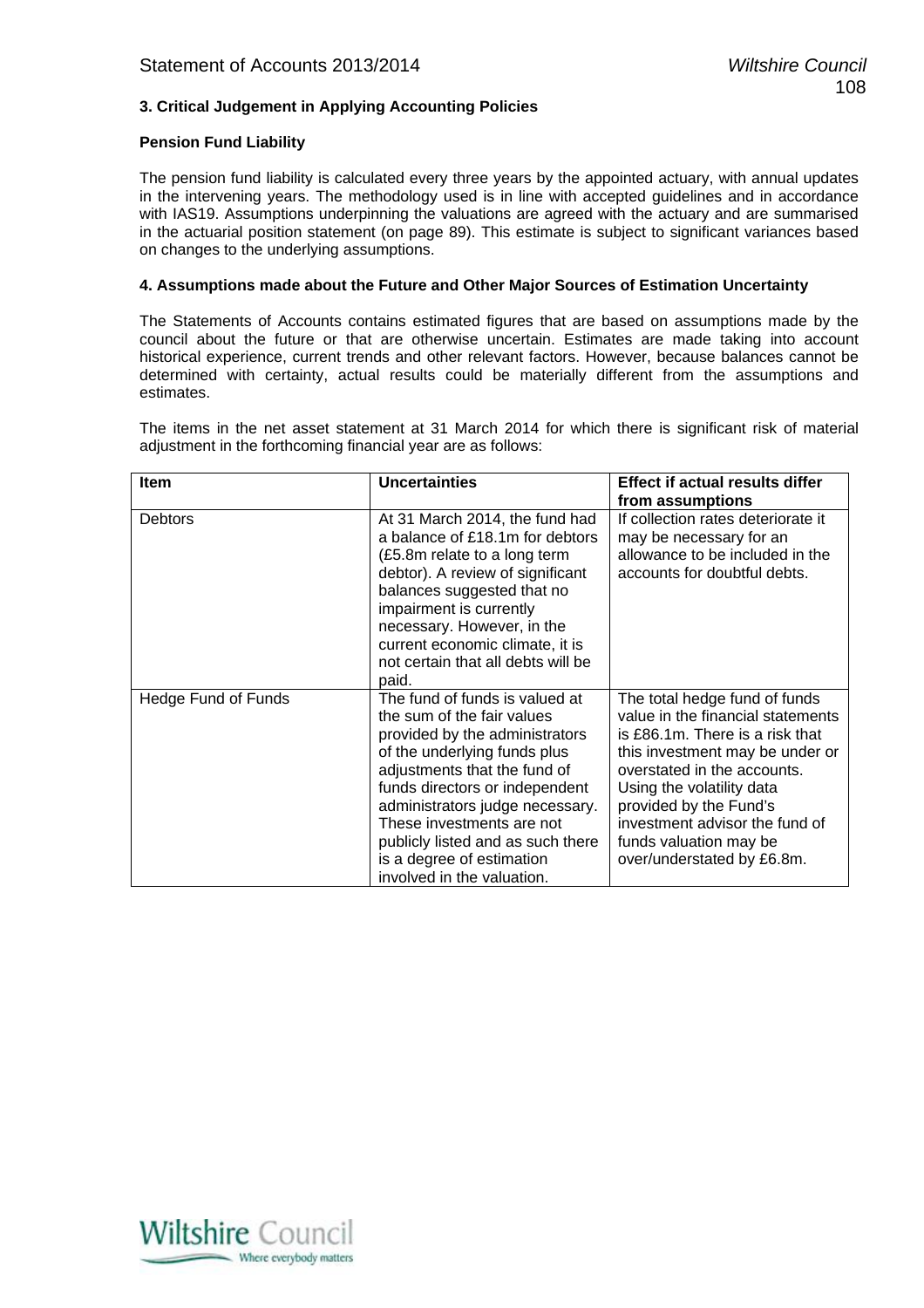|                                             | 2013/2014      | 2012/2013      |
|---------------------------------------------|----------------|----------------|
|                                             | £000           | £000           |
| <b>Employer</b>                             |                |                |
| - Normal                                    | 46,466         | 46,169         |
| - Augmentation                              | 3,513          | 2,080          |
| - Deficit Funding*                          | 11,498         | 11,122         |
| <b>Members</b>                              |                |                |
| - Normal                                    | 17,404         | 17,448         |
| - Additional Contributions                  | 247            | 264            |
|                                             | 79,128         | 77,083         |
|                                             |                |                |
| Analysis of contributions receivable        |                |                |
|                                             | 2013/2014      | 2012/2013      |
|                                             | £000           | £000           |
| Contributions from employees                |                |                |
| (Including Additional Contributions)        |                |                |
| - Wiltshire Council                         | 7,396          | 7,610          |
| - Other scheduled bodies<br>Admitted bodies | 8,887<br>1,368 | 8,075<br>2,027 |
|                                             |                |                |
|                                             | 17,651         | 17,712         |
| Contributions from employers                |                |                |
| (Including Augmentations)                   |                |                |
| - Wiltshire Council                         | 27,499         | 26,099         |
| - Other scheduled bodies                    | 27,841         | 25,481         |
| - Admitted bodies                           | 6,137          | 7,791          |
|                                             | 61,477         | 59,371         |
| Total contributions receivable              | 79,128         | 77,083         |
|                                             |                |                |

\* Deficit funding contributions are being paid by the employer for the three years commencing from 1 April 2011 with a minimum specified in the Rates and Adjustment certificate dated 25 March 2011 in order to improve the Fund's funding position. The recovery period at the last valuation over which the deficit funding is recovered is mainly 20 years for scheduled bodies and 14 years or the length of the employer's contract (whichever is the shorter) for admitted bodies.

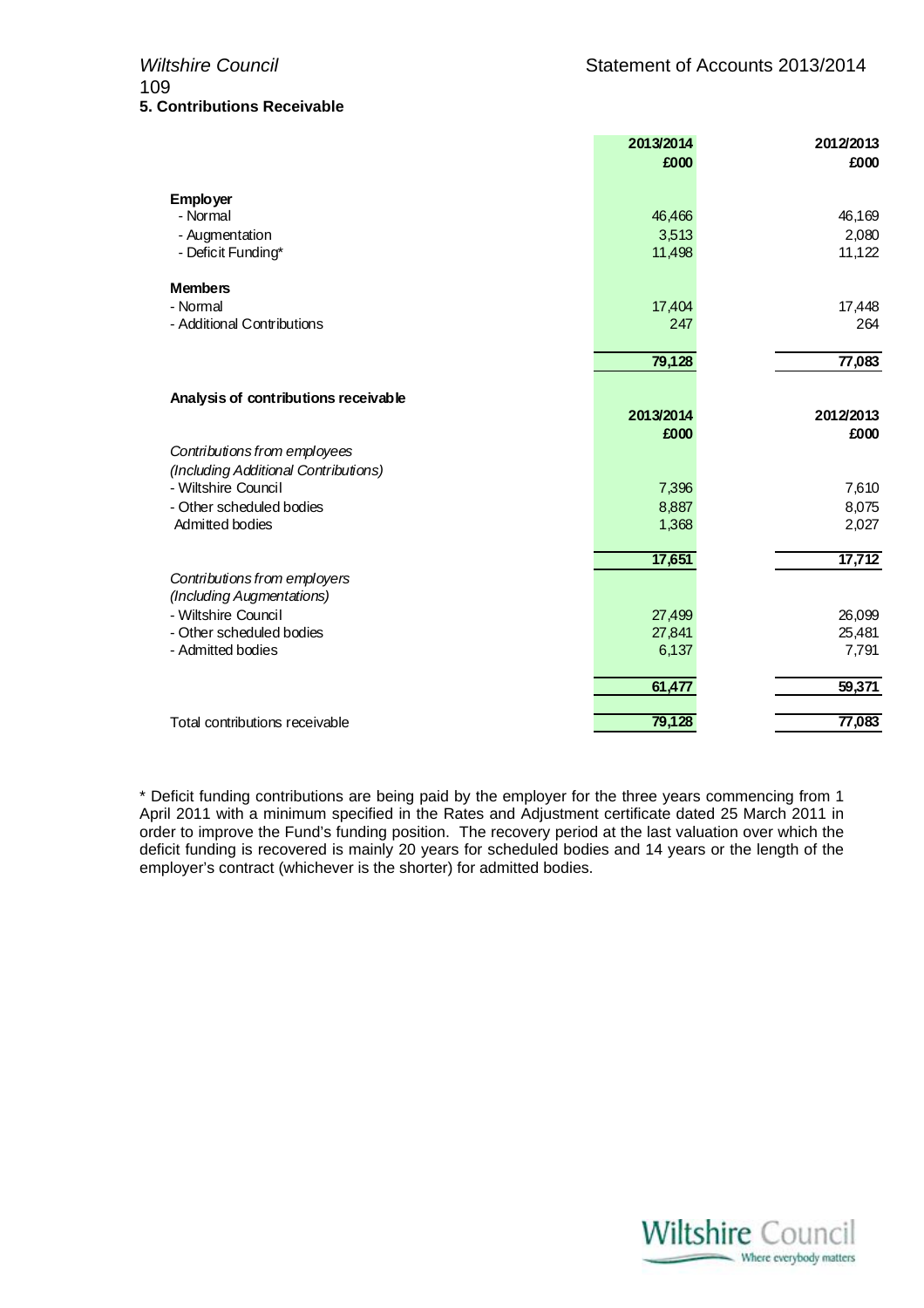**2013/2014 2012/2013**

#### **6. Benefits payable**

|                                              | 2013/2014 | 2012/2013 |
|----------------------------------------------|-----------|-----------|
|                                              | £000      | £000      |
|                                              |           |           |
| Pensions                                     | 59,388    | 55,875    |
| Commutation and lump sum retirement benefits | 16,023    | 11,549    |
| Lump sum death benefits                      | 1,258     | 927       |
|                                              |           |           |
|                                              | 76,669    | 68,351    |
| Analysis of benefits payable                 | 2013/2014 | 2012/2013 |
|                                              | £000      | £000      |
| Pensions payable                             |           |           |
| - Wiltshire Council                          | 32,187    | 30,558    |
| - Other scheduled bodies                     | 22,891    | 21,120    |
| - Admitted bodies                            | 4,310     | 4,197     |
|                                              | 59,388    |           |
| Retirement and Death grants payable          |           | 55,875    |
| - Wiltshire Council                          | 8,146     | 4,847     |
| - Other scheduled bodies                     |           |           |
| - Admitted bodies                            | 7,719     | 5,241     |
|                                              | 1,416     | 2,388     |
|                                              | 17,281    | 12,476    |
| Total benefits payable                       | 76,669    | 68,351    |

#### **7. Payments to and on account of leavers**

|                                          | 2013/2014 | 2012/2013 |
|------------------------------------------|-----------|-----------|
|                                          | £000      | £000      |
| Individual transfer out to other schemes | 4,775     | 4,154     |
| Refunds to members leaving service       | 13        | 6         |
| State Scheme Premiums                    |           | (4)       |
|                                          | 4.789     | 4.156     |

#### **8. Administrative expenses**

|                                                                                                    | £000                     | £000                     |
|----------------------------------------------------------------------------------------------------|--------------------------|--------------------------|
| Administration and processing<br>Actuarial fees<br>Audit fees<br>Legal and other professional fees | 1,165<br>277<br>40<br>27 | 1,057<br>196<br>71<br>58 |
|                                                                                                    | 1.509                    | 1,382                    |

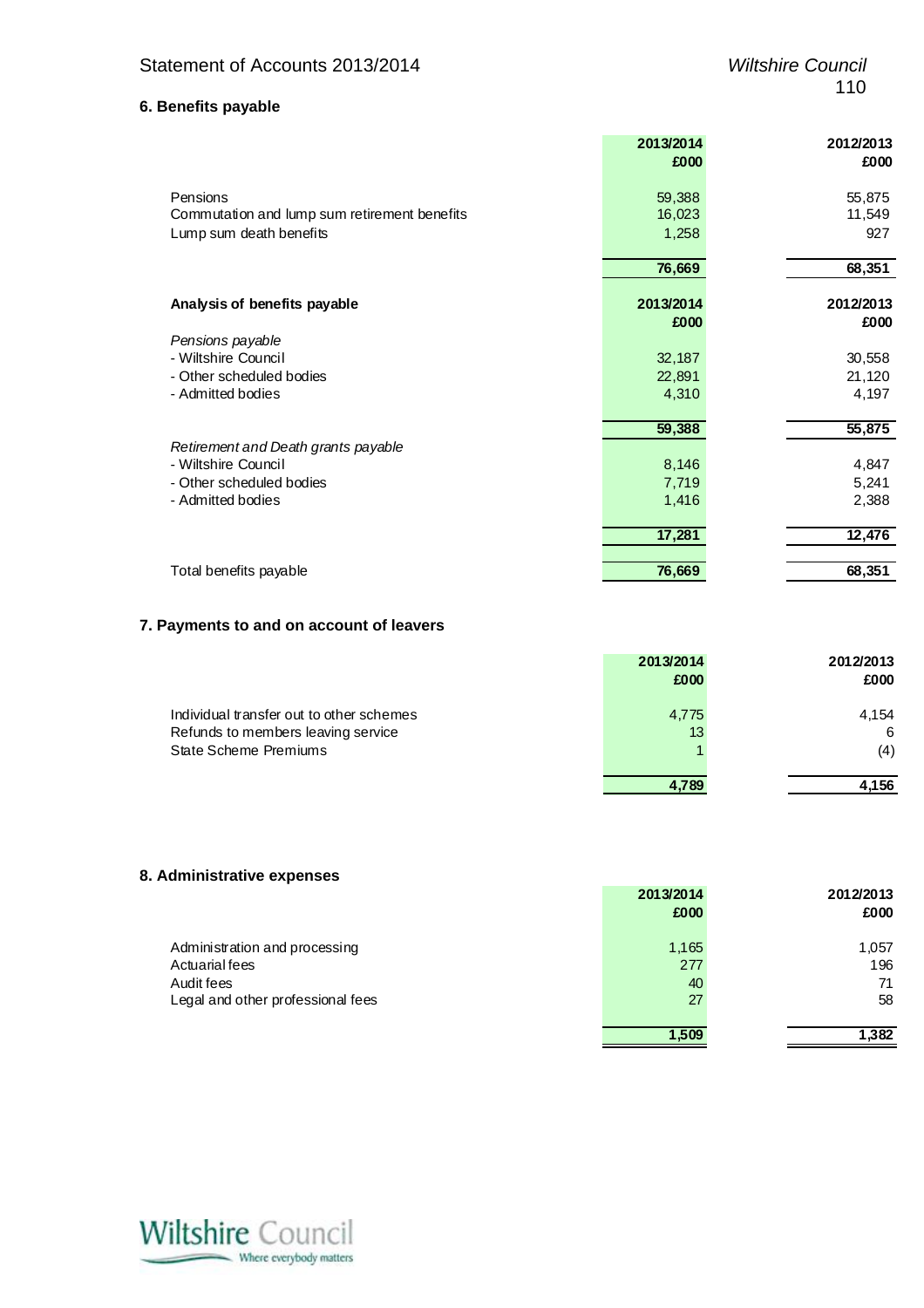## 111 **9. Investment Income**

|                                                   | 2013/2014 | 2012/2013 |
|---------------------------------------------------|-----------|-----------|
|                                                   | £000      | £000      |
| Quoted securities                                 |           |           |
| - UK fixed interest bonds (coupon receipts)       | 7,759     | 8,061     |
| - Overseas fixed interest bonds (coupon receipts) | 369       | 40        |
| - UK index linked bonds (coupon receipts)         | 13        | 16        |
| - UK equities                                     | 421       | 370       |
| - Overseas equities                               | 1,938     | 4,791     |
| Pooled Investment Vehicles                        |           |           |
| - UK equities                                     | $\Omega$  | $\Omega$  |
| - Overseas equities                               | 94        | 2,713     |
| - UK fixed interest corporate bonds               | $\left($  | 0         |
| - Overseas fixed interest bonds                   | 0         | 0         |
| - UK property                                     | 7,655     | 8,615     |
| - Infrastructure                                  | 35        | 39        |
| Cash held on deposit                              |           |           |
| - Sterling Cash                                   | 93        | 129       |
| - Overseas Cash                                   | $\Omega$  | $\Omega$  |
|                                                   | 18,377    | 24,774    |

#### **10. Stock Lending**

The Council participates in a securities lending programme administered by BNY Mellon. Securities in the beneficial ownership of the Council to a value of £27.7 million (1.7% of the total) were on loan at 31 March 2014. Collateral for these securities is held in a pooled form, the Wiltshire Pension Fund's share (0.14%) representing a value of £30.6 million (110.4%). Income earned from this programme amounted to £0.043 million in the year.

|                                  | 2013/2014 | 2012/2013 |
|----------------------------------|-----------|-----------|
|                                  | £ million | £ million |
| WPF Securities on loan           | 27.7      | 0.0       |
| (percentage of total)            | 1.70%     | 0.00%     |
| WPF Collateral share of pool     | 0.14%     | 0.00%     |
| Value of WPF pooled share        | 30.6      |           |
| Percentage of securities on loan | 110.4%    | 0.0%      |
| Income earned in year            | 0.043     | 0.056     |

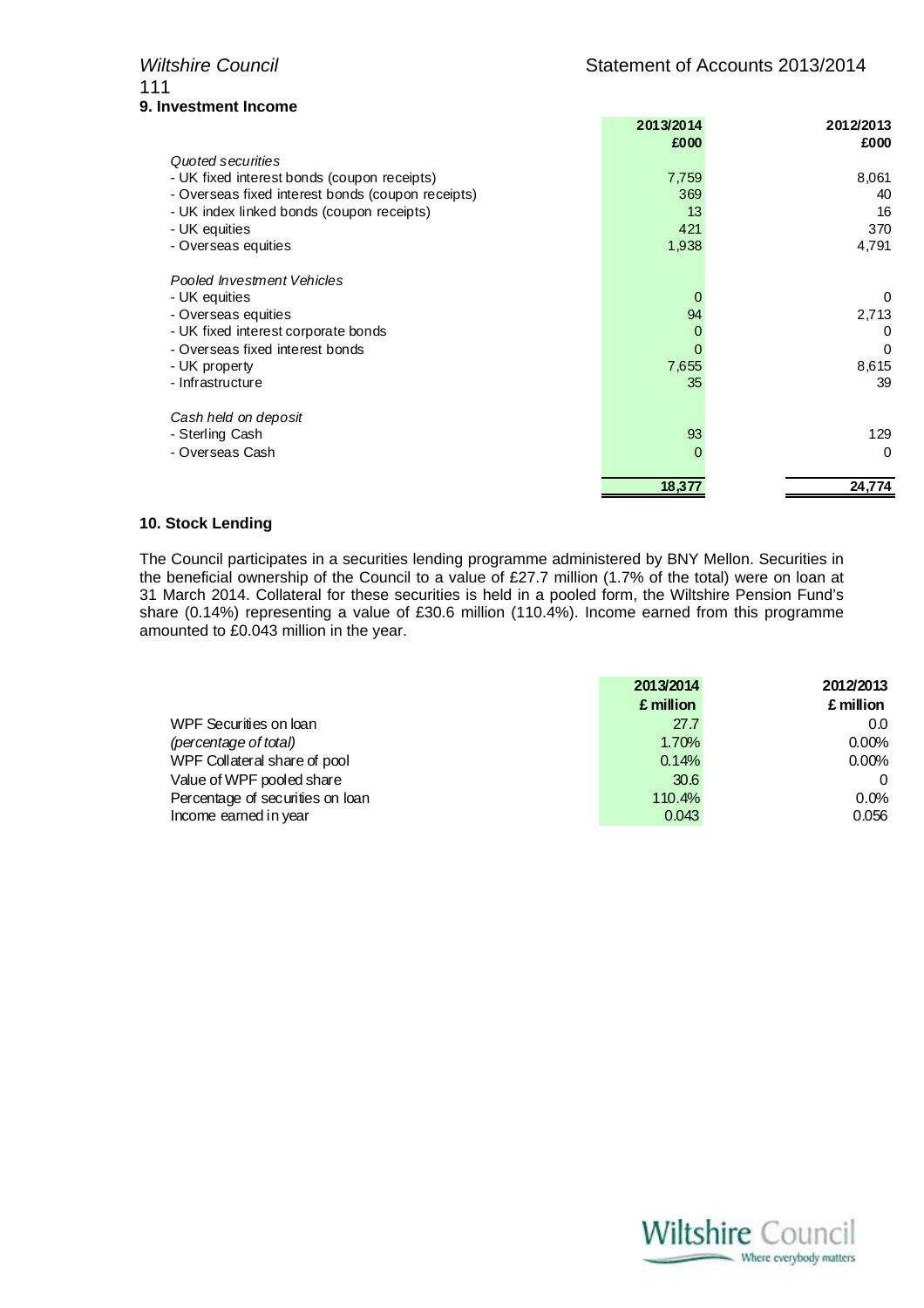#### **11. Investments**

#### **Reconciliation of investments held at beginning and end of year**

|                           | Value at<br>01 April<br>2013<br>£000 | <b>Purchases</b><br>at cost &<br>derivative<br>payments<br>£000 | <b>Sales</b><br><b>Proceeds</b><br>and<br>derivative<br>receipts<br>£000 | Change<br>in<br><b>Market</b><br>Value<br>£000 | Value at<br>31 March<br>2014<br>£000 |
|---------------------------|--------------------------------------|-----------------------------------------------------------------|--------------------------------------------------------------------------|------------------------------------------------|--------------------------------------|
|                           |                                      |                                                                 |                                                                          |                                                |                                      |
| Fixed interest securities | 162,030                              | 42,762                                                          | (36, 937)                                                                | (4, 712)                                       | 163,143                              |
| Index linked securities   | 2,435                                | 5,922                                                           | (7, 471)                                                                 | 47                                             | 933                                  |
| Equities                  | 236,695                              | 280,879                                                         | (296, 643)                                                               | 46,530                                         | 267,461                              |
| Pooled funds:             |                                      |                                                                 |                                                                          |                                                |                                      |
| - Other                   | 895,984                              | 184,123                                                         | (146, 934)                                                               | 64,715                                         | 997,888                              |
| - Property                | 149,468                              | 35,921                                                          | (23, 785)                                                                | 9,332                                          | 170,936                              |
| Derivative assets         |                                      |                                                                 |                                                                          |                                                |                                      |
| - Futures                 | (386)                                | 347                                                             | (703)                                                                    | 693                                            | (49)                                 |
| - Options                 | 0                                    | $\Omega$                                                        | 0                                                                        | 0                                              | $\Omega$                             |
| - Forward FX              | 944                                  | 64,808                                                          | (91,298)                                                                 | 27,178                                         | 1,632                                |
|                           |                                      |                                                                 |                                                                          |                                                |                                      |
|                           | 1,447,170                            | 614,762                                                         | (603, 771)                                                               | 143,783                                        | 1,601,944                            |
|                           |                                      |                                                                 |                                                                          |                                                |                                      |
| Cash deposits             | 29,809                               | 297,106                                                         | (294,086)                                                                | (6, 787)                                       | 26,042                               |
| Other Investment          | 3,509                                | 0                                                               | (29)                                                                     | (15)                                           | 3,465                                |
| <b>Balances</b>           |                                      |                                                                 |                                                                          |                                                |                                      |
|                           | 1,480,488                            | 911,868                                                         | (897, 886)                                                               |                                                | 136,981 1,631,451                    |

|                           | Value at<br>01 April<br>2012 | <b>Purchases</b><br>at cost &<br>derivative | <b>Sales</b><br><b>Proceeds</b><br>and | Change<br>in<br><b>Market</b> | Value at<br>31 March<br>2013 |
|---------------------------|------------------------------|---------------------------------------------|----------------------------------------|-------------------------------|------------------------------|
|                           |                              | payments                                    | derivative<br>receipts                 | Value                         |                              |
|                           | £000                         | £000                                        | £000                                   | £000                          | £000                         |
| Fixed interest securities | 144,117                      | 39,286                                      | (34, 478)                              | 13,105                        | 162,030                      |
| Index linked securities   | 627                          | 2,975                                       | (1,226)                                | 59                            | 2,435                        |
| Equities                  | 426,513                      | 429,346                                     | (621, 460)                             | 2,296                         | 236,695                      |
| Pooled funds:             |                              |                                             |                                        |                               |                              |
| - Other                   | 546,157                      | 398,926                                     | (163, 331)                             | 114,232                       | 895,984                      |
| - Property                | 154,161                      | 27,592                                      | (27, 893)                              | (4,392)                       | 149,468                      |
| Derivative assets         |                              |                                             |                                        |                               |                              |
| - Futures                 | (330)                        | 2,536                                       | (2, 298)                               | (294)                         | (386)                        |
| - Options                 | 0                            | $\Omega$                                    | $\Omega$                               | $\Omega$                      | 0                            |
| - Forward FX              | 5,668                        | 49,921                                      | (48, 753)                              | (5,892)                       | 944                          |
|                           | 1,276,913                    | 950,582                                     | (899,439)                              | 119,114                       | 1,447,170                    |
| Cash deposits             | 46,805                       | 374,990                                     | (392, 990)                             | 1,004                         | 29,809                       |
| Other Investment          | 4,466                        | 0                                           | (963)                                  | 6                             | 3,509                        |
| <b>Balances</b>           |                              |                                             |                                        |                               |                              |
|                           | 1,328,184                    | 1,325,572                                   | (1, 293, 392)                          |                               | 120,124 1,480,488            |

The PRAG guidance, Accounting for Derivatives in Pension Schemes, recommends that derivatives are set out separately in the investment reconciliation table for reasons of clarity and are reconciled on a 'net' basis as opposed to 'gross' as reported in the Net Assets Statement.

Transaction costs have been debited through the Fund Account and have been disclosed as part of the Investment Management Expenses. Costs are also borne by the Fund in relation to transactions in pooled investment vehicles. However, such costs are taken into account in calculating the bid/offer spread of these investments and are not therefore separately identifiable.

**Details of investments held at year end** 

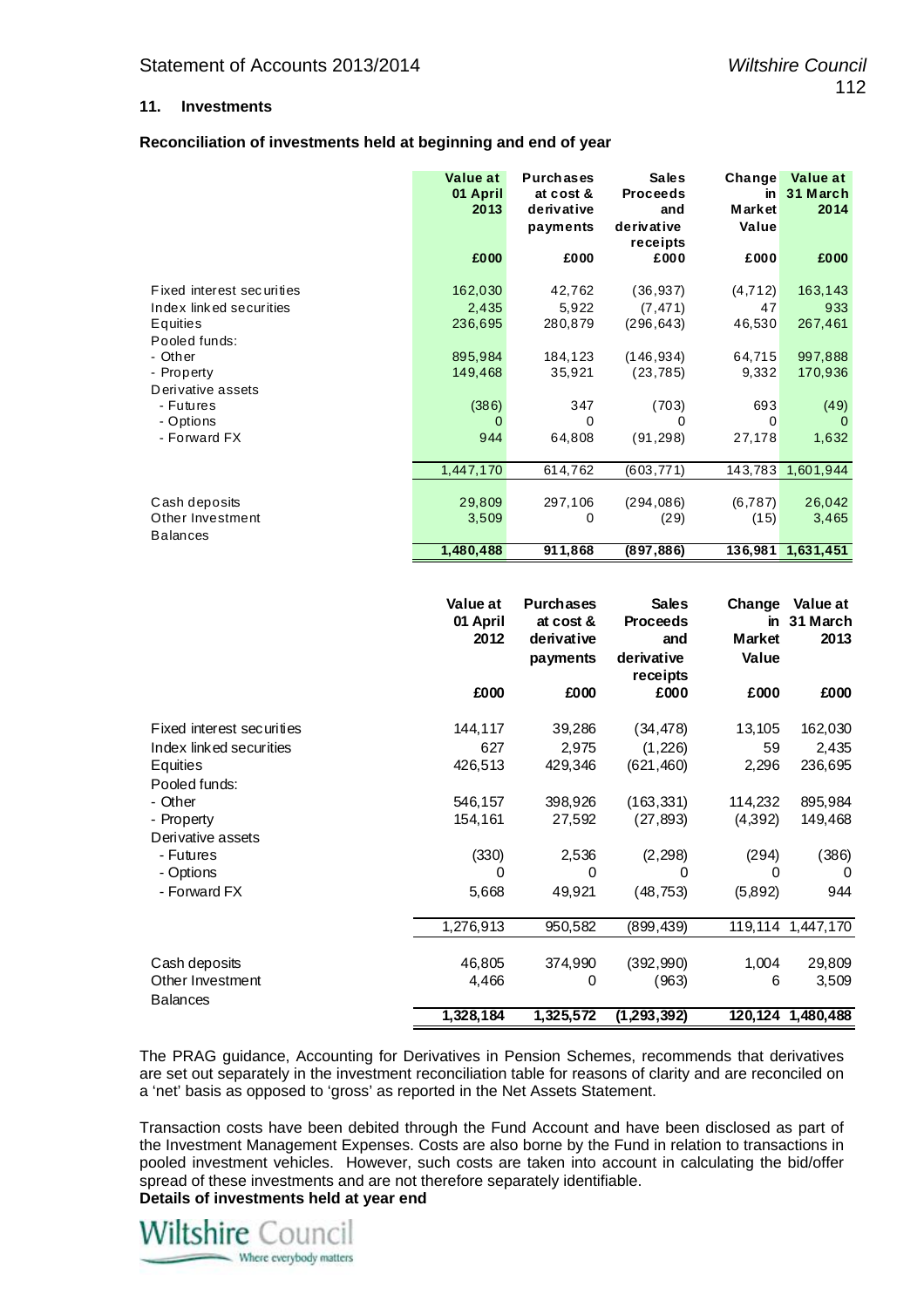|                                                                                 | 31 March 2014     | 31 March 2013     |
|---------------------------------------------------------------------------------|-------------------|-------------------|
|                                                                                 | £000              | £000              |
| <b>INVESTMENT ASSETS</b>                                                        |                   |                   |
| <b>Fixed Interest Securities</b>                                                |                   |                   |
| - UK fixed interest Government bonds                                            | 7,131             | 14,897            |
| - UK fixed interest Corporate bonds                                             | 146,856           | 146,901           |
| - Overseas fixed interest Government bonds                                      | 5,026             | 0                 |
| - Overseas fixed interest Corporate bonds                                       | 2,378             | 232               |
| - Emerging markets government bonds                                             | 1,752             | $\Omega$          |
|                                                                                 | 163,143           | 162,030           |
| <b>Index Linked Securities</b>                                                  |                   |                   |
| - UK index linked Corporate bonds                                               | 933               | 2,435             |
|                                                                                 | 933               | 2,435             |
| <b>Equities</b>                                                                 |                   |                   |
| - UK equities                                                                   | 23,865            | 23,640            |
| - Overseas equities                                                             | 243,596           | 213,055           |
|                                                                                 | 267,461           | 236,695           |
| <b>Pooled Investment Vehicles</b>                                               |                   |                   |
| - UK equities                                                                   | 226,922           | 219,821           |
| - Overseas equities                                                             | 586,997           | 518,961           |
| - UK fixed interest Government bonds                                            | 0                 | 0                 |
| - UK fixed interest Corporate bonds                                             | 0                 | 0                 |
| - Overseas fixed interest Government bonds                                      | 169               | 177               |
| - Overseas fixed interest Corporate bonds<br>- UK index linked Government bonds | 950               | 978               |
|                                                                                 | 91,085<br>170,936 | 76,875<br>149,468 |
| - Property                                                                      | 86,138            | 75,364            |
| - Long-Short Hedge Fund<br>- Infrastructure                                     | 5,627             | 3,808             |
|                                                                                 | 1,168,824         | 1,045,452         |
| Cash held on deposit                                                            |                   |                   |
| - Sterling Cash                                                                 | 25,427            | 25,591            |
| - Overseas Cash                                                                 | 615               | 4,218             |
|                                                                                 | 26,042            | 29,809            |
| <b>Other Investment Balances</b>                                                |                   |                   |
| - Derivatives Assets                                                            | 2,649             | 1,871             |
| - Outstanding dividend entitlements                                             | 3,162             | 2,998             |
| - Recoverable tax                                                               | 303               | 511               |
|                                                                                 | 6,114             | 5,380             |
| <b>INVESTMENT LIABILITIES</b>                                                   |                   |                   |
| - Derivatives Liabilities                                                       | (1,066)           | (1, 313)          |
|                                                                                 |                   |                   |
| Total of investments held                                                       | 1,631,451         | 1,480,488         |
|                                                                                 |                   |                   |
| <b>NET CURRENT ASSETS &amp; LIABILITIES</b>                                     |                   |                   |
| <b>Current Assets</b>                                                           | 18,150            | 15,797            |
| <b>Current Liabilities</b>                                                      | (4, 437)          | (2,372)           |
| Total net current assets                                                        | 13,713            | 13,425            |
|                                                                                 |                   |                   |
|                                                                                 | 1,645,164         | 1,493,913         |
|                                                                                 |                   |                   |

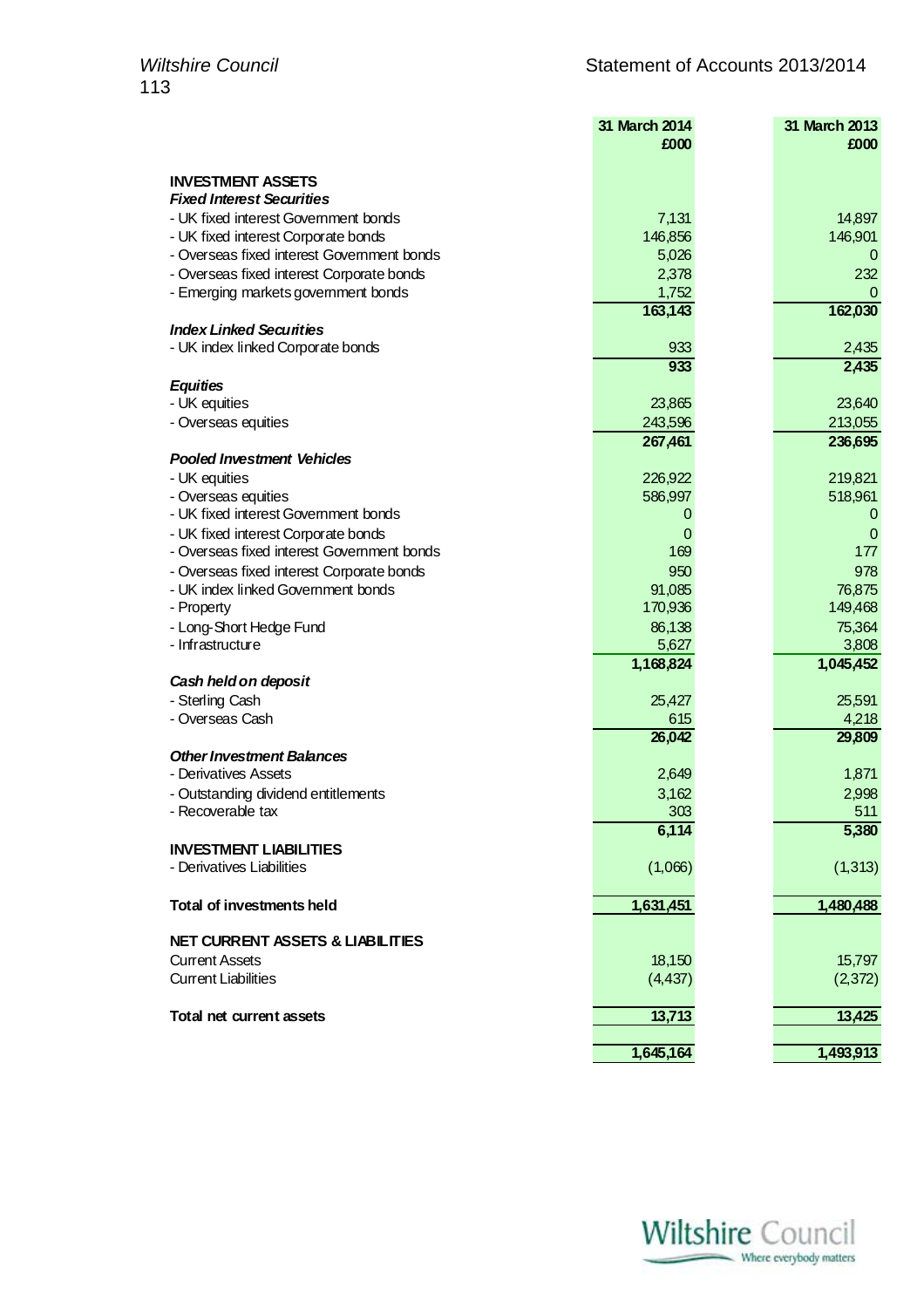#### **Derivative Contracts**

#### *Objectives and Policies*

The Wiltshire Pension Fund committee have authorised the use of derivatives by their investment managers as part of the investment strategy for the Fund.

The main objective for the use of key classes of derivatives and the policies followed during the year are summarised as follows:

**Options** – The Fund allows two of its managers to invest in options as part of their portfolio construction to assist them in achieving performance targets. These options are limited to 'Over-the-Counter' contracts purchased on major exchanges and must not exceed specified limits. Option exposures are limited and hedged through the use of futures.

*Futures* – The Fund allows a number of its managers to invest in futures, within specified exposure limits, as part of their overall portfolio construction to assist them in achieving performance targets.

*Forward foreign exchange* – In order to maintain an appropriate diversification of investments within the Fund and take advantage of overseas investment returns a proportion of the investment portfolio is invested overseas. To balance the risk of investing in foreign currencies a dynamic currency hedging programme, using forward foreign contracts, is in place to reduce the currency exposure of the overseas investments. The overseas equity investments are hedged this way.

The Fund had the following derivative contracts outstanding at the year end relating to its fixed interest investment and dynamic currency mandate. The details are:

| <b>FutureContracts</b><br><b>Nature</b>          | Nominal Amart | Duration       | <b>Economic</b><br><b>Exposure</b> | Asset value at<br>yearend | Liability value<br>atycerend |
|--------------------------------------------------|---------------|----------------|------------------------------------|---------------------------|------------------------------|
|                                                  | £000          |                | E000                               | E000                      | £000                         |
| <b>Fixed Incorre Searity</b><br><b>UKLargGlt</b> | (68)          | Expires Jun 14 | (7,448)                            |                           | (49)                         |
|                                                  |               |                |                                    | 0                         | (49)                         |

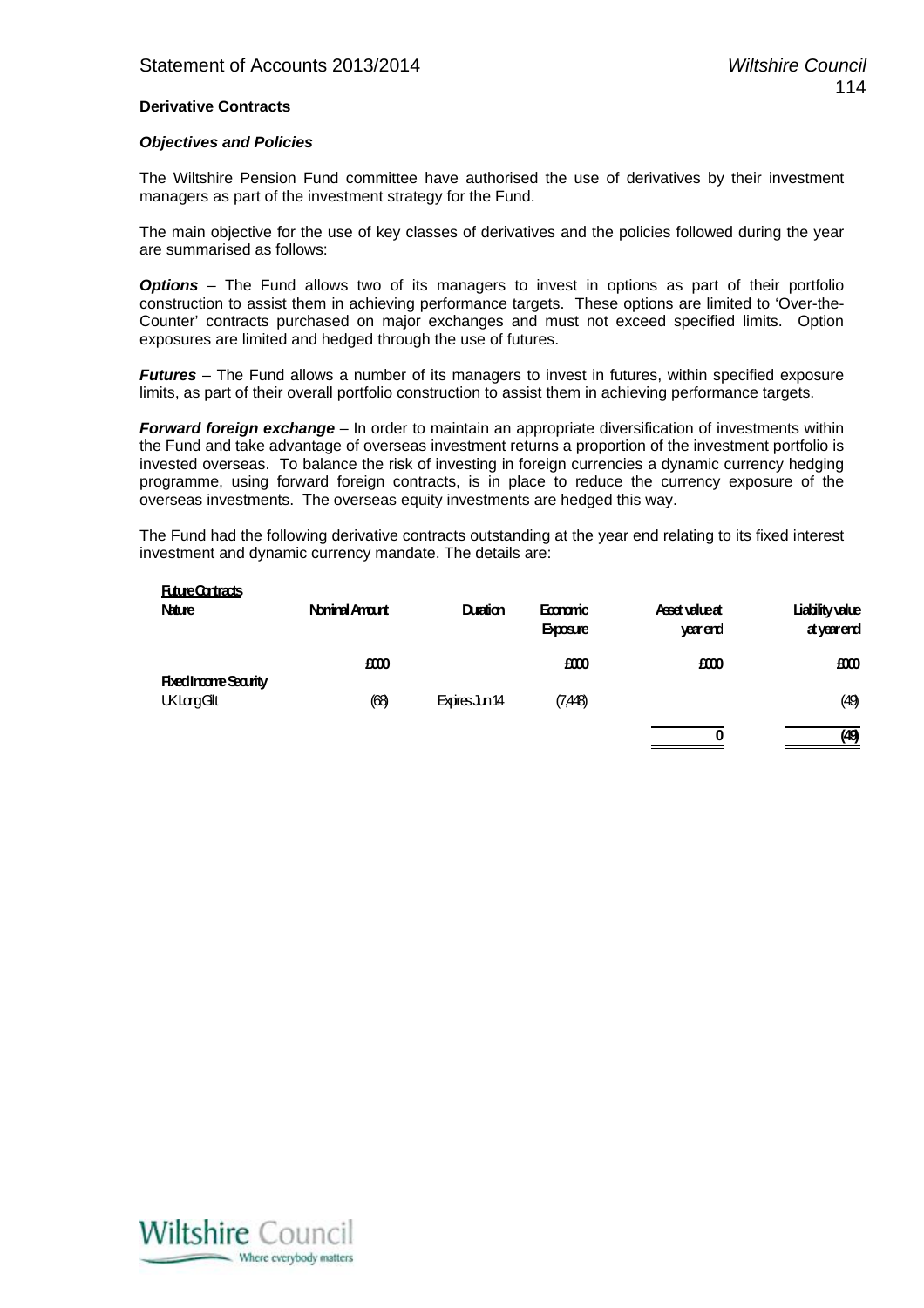| 115                                                | <b>Wiltshire Council</b>            |                          |                          | Statement of Accounts 2013/2014 |                        |
|----------------------------------------------------|-------------------------------------|--------------------------|--------------------------|---------------------------------|------------------------|
| <b>Forward Cash Currency Contracts</b><br>Contract | Settlement date                     | Currency bought          | Currency sold            | Asset value at                  | <b>Liability value</b> |
|                                                    |                                     |                          |                          | £000                            | £000                   |
| Forward OTC                                        | 0 to 6 months                       | Sterling                 | Australian Dollar        |                                 | (113)                  |
| Forward OTC                                        | 0to 6 months                        | Sterling                 | Brazil Real              |                                 | (67)                   |
| Forward OTC                                        | 0 to 6 months                       | Sterling                 | Canadan Dollar           | 15                              |                        |
| Forward OTC                                        | 0 to 6 months                       | Sterling                 | Chilean Peso             |                                 | (4)                    |
| Forward OTC<br>Forward OTC                         | 0 to 6 months<br>0to 6 months       | Danish Krone<br>Sterling | Sterling<br>Danish Krone | 64                              | (1)                    |
| Forward OTC<br>$E_{\text{OMOM}}$ $\cap$ T $\cap$   | 0 to 6 months<br>$0to$ computed not | Euro<br><b>Ctarlina</b>  | Sterling<br><b>E</b> im  | 740                             | (85)                   |

Forward OTC 0 to 6 months Sterling Euro 710 Forward OTC 0 to 6 months Hong Kong Dollar Sterling Contact Contact Contact CONG (35) Forward OTC 0 to 6 months Sterling Hong Kong Dollar 96 Forward OTC 0 to 6 months Sterling Indian Rupee (12) Forward OTC 0 to 6 months Sterling Indonesian Rupiah (2) and 0 to 6 months Sterling Indonesian Rupiah (2) Forward OTC 0 to 6 months Sterling Israeli Shekel 5 Forward OTC 0 to 6 months Japanese Yen Sterling (180) Forward OTC 0 to 6 months Sterling Japanese Yen 442 Forward OTC 0 to 6 months Sterling Malysian Ringgit (1) 0 to 6 months Sterling Malysian Ringgit (1) Forward OTC 0 to 6 months Sterling Mexican New Peso (3) Forward OTC 0 to 6 months Sterling New Taiwan Dollar 7 7 Forward OTC 0 to 6 months Sterling New Turkish Lira (7) Forward OTC 0 to 6 months Sterling New Zealand Dollar (1) Forward OTC 0 to 6 months Sterling Norwegian Krone 6 6 Forward OTC 0 to 6 months Sterling Russian Ruble (new) 3 and 245 Forward OTC 0 to 6 months Sterling Singapore Dollar (1) (1) Forward OTC 0 to 6 months Sterling South African Comm Rand (14) Forward OTC 0 to 6 months Sterling South Korean Won 3 and 5 months (13) Forward OTC 0 to 6 months Swedish Krona Sterling (117) Forward OTC 0 to 6 months Sterling Swedish Krona 270 Forward OTC 0 to 6 months Sterling Swiss Franc 98 Forward OTC 0 to 6 months Sterling Thailand Baht 2 Forward OTC 0 to 6 months US Dollar Sterling (316) Forward OTC 0 to 6 months Sterling US Dollar 934 **2,649 (1,017)**

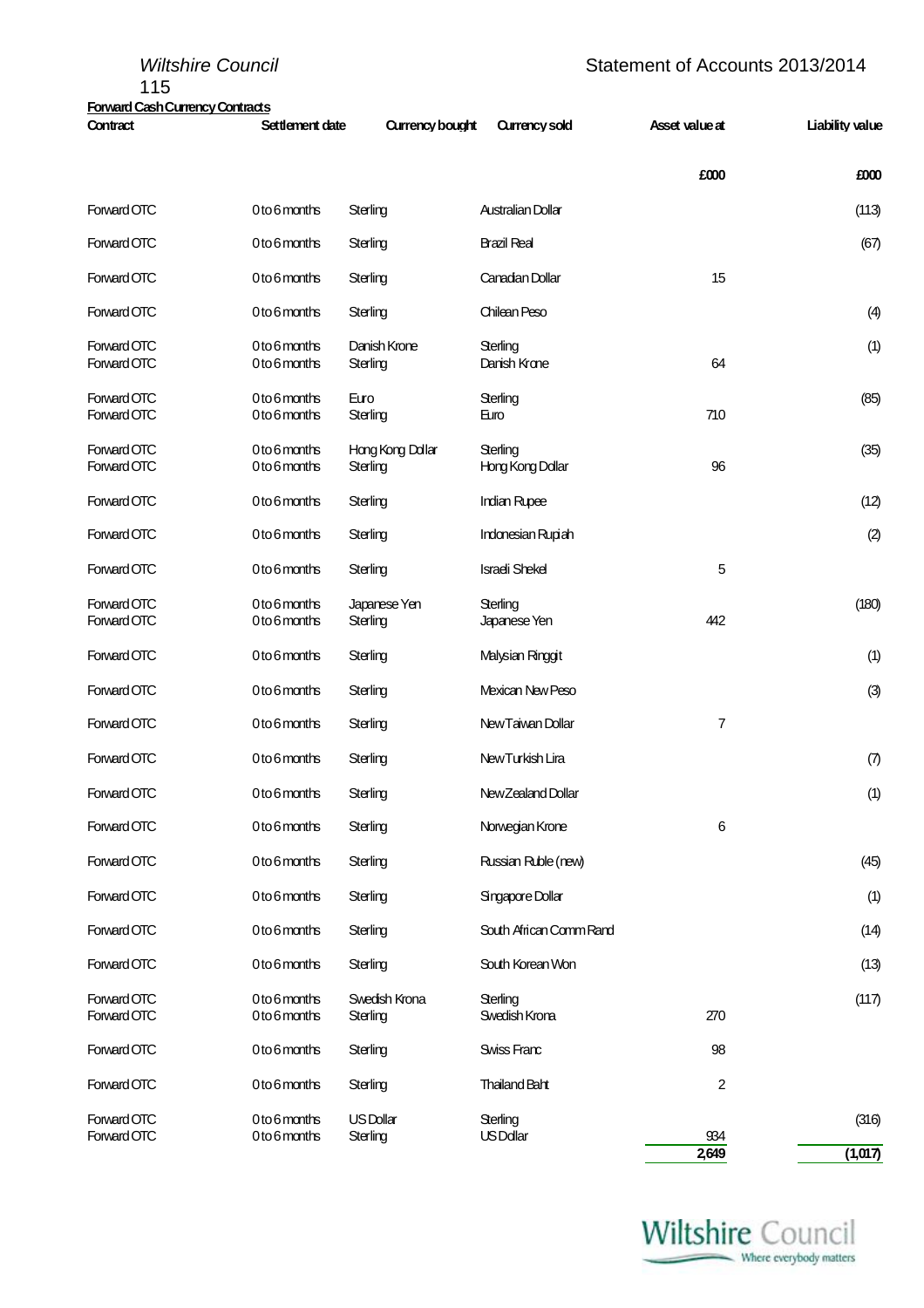#### **Financial Instruments**

#### **Classification of financial instruments**

The accounting policies describe how different asset classes of financial instruments are measured, and how income and expenses, including fair value gains and losses are recognised. The following table analyses the carrying amounts of financial assets and liabilities by category and net asset statement heading. No financial assets were reclassified during the accounting period.

#### **As at 31 March 2014**

|                             | Designated as Fair<br>value through<br><b>Profit and Loss</b> | Loans and<br><b>Receivables</b> | <b>Financial</b><br>liabilities at<br>amortised<br>cost |
|-----------------------------|---------------------------------------------------------------|---------------------------------|---------------------------------------------------------|
|                             | £000                                                          | £000                            | £000                                                    |
| <b>Financial assets</b>     |                                                               |                                 |                                                         |
| Fixed interest securities   | 163,143                                                       | 0                               | 0                                                       |
| Index linked securities     | 933                                                           | 0                               | 0                                                       |
| Equities                    | 254,703                                                       | 12,758                          | 0                                                       |
| Pooled investment vehicles  | 997,888                                                       | O                               | 0                                                       |
| Property                    | 170,936                                                       | 0                               | 0                                                       |
| Derivative assets           | 2,649                                                         | 0                               | 0                                                       |
| Cash held on deposit        | 0                                                             | 31,448                          | 0                                                       |
| Other Investment balances   | 3,465                                                         | 0                               | 0                                                       |
| <b>Debtors</b>              |                                                               | 12,744                          | 0                                                       |
|                             | 1,593,717                                                     | 56,950                          | $\overline{0}$                                          |
| <b>Financial Liabilties</b> |                                                               |                                 |                                                         |
| Derivative Liabilities      | (1,066)                                                       | 0                               | 0                                                       |
| Creditors                   | O)                                                            | (4,437)                         | 0                                                       |
|                             | (1,066)                                                       | (4, 437)                        | 0                                                       |
|                             | 1,592,651                                                     | 52,513                          | 0                                                       |

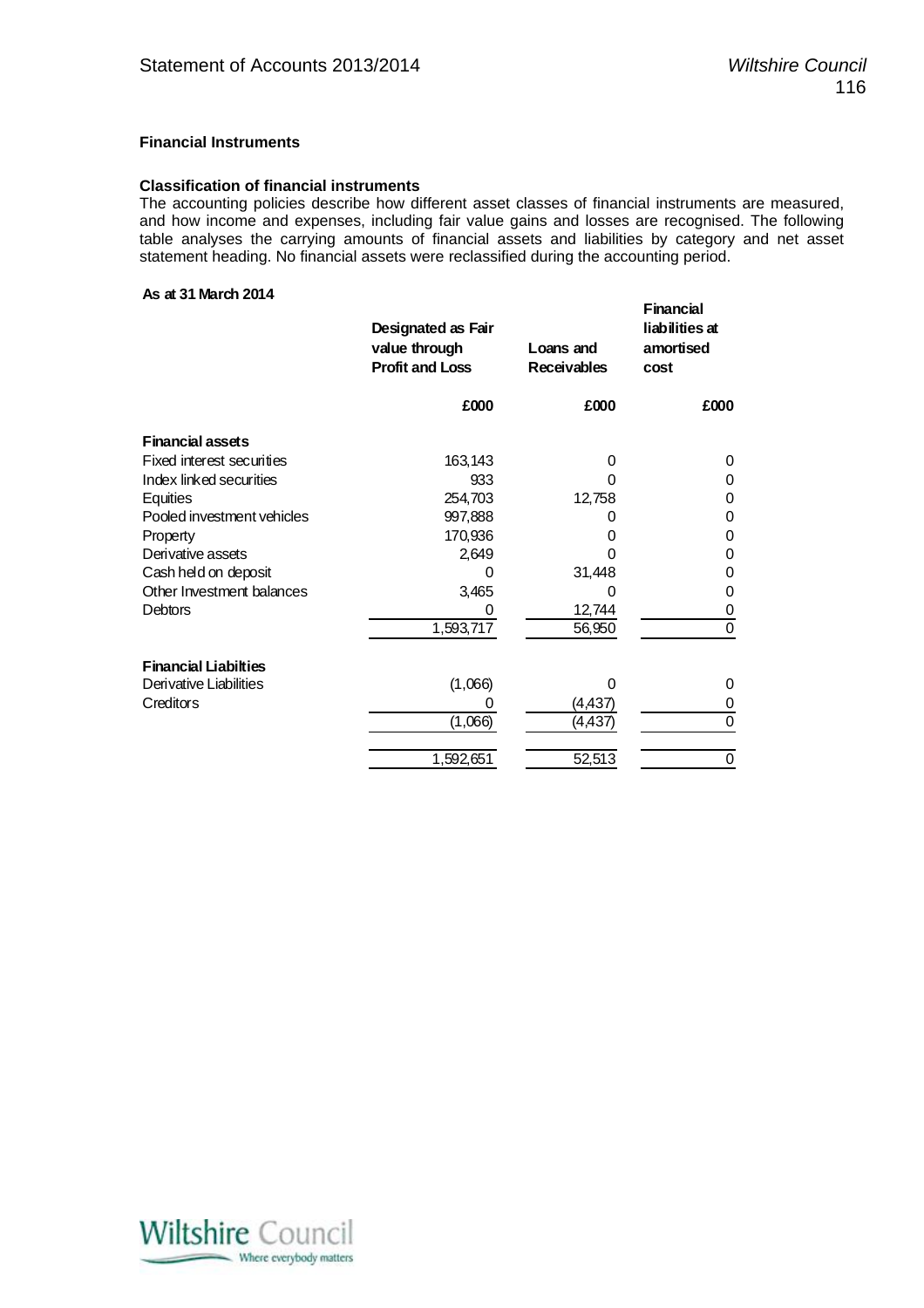### 117 **As at 31 March 2013**

|                             | Designated as Fair<br>value through<br><b>Profit and Loss</b> | Loans and<br><b>Receivables</b> | <b>Financial</b><br>liabilities at<br>amortised<br>cost |
|-----------------------------|---------------------------------------------------------------|---------------------------------|---------------------------------------------------------|
|                             | £000                                                          | £000                            | £000                                                    |
| <b>Financial assets</b>     |                                                               |                                 |                                                         |
| Fixed interest securities   | 162,030                                                       | 0                               | 0                                                       |
| Index linked securities     | 2,435                                                         | 0                               | 0                                                       |
| Equities                    | 225,346                                                       | 11,349                          | 0                                                       |
| Pooled investment vehicles  | 895,984                                                       |                                 | 0                                                       |
| Property                    | 149,468                                                       | 0                               | 0                                                       |
| Derivative assets           | 1,871                                                         | 0                               | 0                                                       |
| Cash held on deposit        | Ω                                                             | 33,226                          | 0                                                       |
| Other Investment balances   | 3,509                                                         | ი                               | 0                                                       |
| Debtors                     |                                                               | 12,380                          | 0                                                       |
|                             | 1,440,643                                                     | 56,955                          | 0                                                       |
| <b>Financial Liabilties</b> |                                                               |                                 |                                                         |
| Derivative Liabilities      | (1, 313)                                                      | 0                               | 0                                                       |
| Creditors                   | $\Omega$                                                      | (2,372)                         | 0                                                       |
|                             | (1, 313)                                                      | (2,372)                         | 0                                                       |
|                             | 1,439,330                                                     | 54,583                          | $\mathbf 0$                                             |

#### **Net gains/(losses) on financial instruments**

|                                                            | 2014<br>£000 | 2013<br>£000 |
|------------------------------------------------------------|--------------|--------------|
| <b>Financial assets</b>                                    |              |              |
| Fair value through profit and loss                         | 136,981      | 120,874      |
| Loans and receivable                                       | (6,770)      | 994          |
| <b>Financial liabilities</b>                               |              |              |
| Fair value through profit and loss<br>Loans and receivable | (714)        | (1,744)      |
| Total                                                      |              | 120.124      |

#### **Financial Risk Disclosure**

As an LGPS Pension Fund, the Fund's objective is to achieve a relatively stable "real" return above the rate of inflation over the long term. In order to achieve this objective the Fund holds financial instruments such as securities (equities, bonds), property, pooled funds (collective investment schemes) and cash and cash equivalents. The Fund's activities expose it to a variety of financial risks including Market Risk, Credit Risk and Liquidity Risk.

All the Fund's investments are managed by appointed Investment Managers. All investments are held by BNY Mellon who acts as custodian on behalf of the Fund. Each investment manager is required to invest the assets managed by them in accordance with the terms of a written investment mandate or pooled fund prospectus.

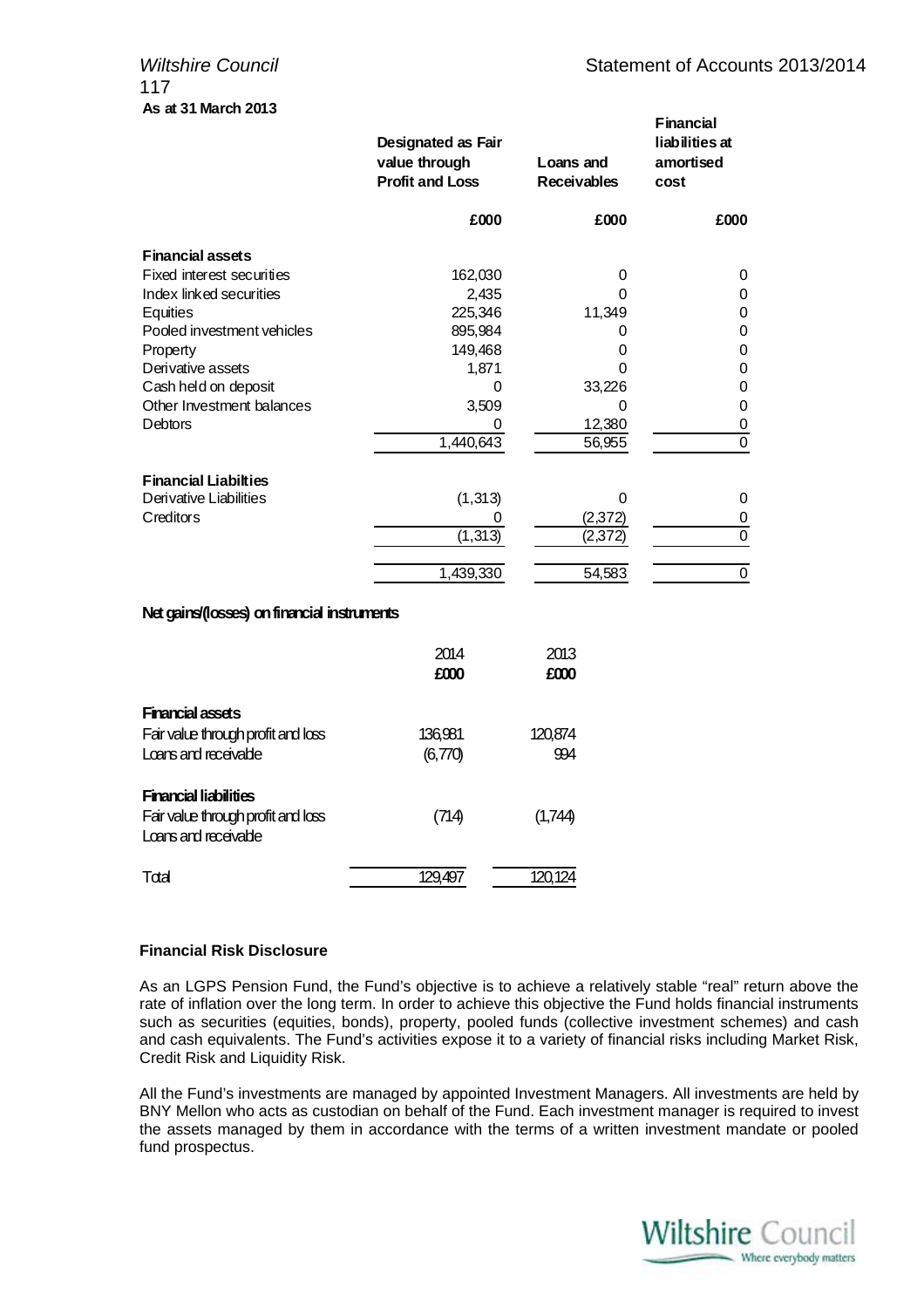#### Statement of Accounts 2013/2014 *Wiltshire Council*

The Wiltshire Pension Fund Committee has determined that these managers are appropriate for the Fund and is in accordance with its investment strategy. The Committee obtains regular reports from each investment manager and its Investment Consultant on the nature of investments made and associated risks.

The analysis below is designed to meet the disclosure requirements of IFRS 7.

#### **a) Market Risk**

Market risk represents the risk that the fair value of a financial instrument will fluctuate because of changes in market prices. This could be as a result of changes in market price, interest rates or currencies. The objective of the Funds Investment strategy is to manage and control market risk exposure within acceptable parameters, while optimising the return.

In general excessive volatility in market risk is managed through diversification across asset class and investment manager. Each manager is also expected to maintain a diversified portfolio within their allocation.

#### **1) Market Price Risk**

Market price risk represents the risk that the value of a financial instrument will fluctuate as a result of changes in market prices (other than those arising from interest rate risk or foreign exchange risk), whether those changes are caused by factors specific to the individual instrument or its issuer or factors affecting the market in general.

By diversifying investments across asset classes and managers, the Fund aims to reduce the exposure to price risk. Diversification of asset classes seeks to reduce correlation of price movements, whilst the appointment of specialist managers enables the Fund to gain from their investment expertise.

#### **Market Price - Sensitivity Analysis**

The sensitivity of the Fund's investments to changes in market prices have been analysed using the volatility of returns experienced by asset classes. The volatility data has been provided by the Fund's Investment Advisor (Mercers) and is broadly consistent with a one-standard deviation movement. The volatility is measured by the (annualised) estimated standard deviation of the returns of the assets relative to the liability returns. Such a measure is appropriate for measuring "typical" variations in the relative values of the assets and liabilities over short time periods. It is not appropriate for assessing longer term strategic issues. The analysis assumes that all other variables, in particular, interest rates and foreign exchange rates, remain constant.

Movements in market prices would have increased or decreased the net assets valued at 31 March 2014 and 2013 by the amounts shown below.

| As at 31 March 2014                            | Value     | <b>Volatility</b><br>£000 of return | £000    | Increase Decrease<br>£000 |
|------------------------------------------------|-----------|-------------------------------------|---------|---------------------------|
| Baillie Gifford - Global Equity                | 255,917   | 17.30%                              | 44.274  | (44,274)                  |
| CBRE - Property                                | 177,857   | 15.10%                              | 26,856  | (26, 856)                 |
| Western Asset Management - Corporate Bonds     | 178,243   | 4.00%                               | 7,130   | (7, 130)                  |
| Legal & General - Equity                       | 226,922   | 17.00%                              | 38.577  | (38, 577)                 |
| Legal & General - Gilts                        | 91,085    | 8.10%                               | 7,378   | (7,378)                   |
| Legal & General - Global Equity                | 179,435   | 17.30%                              | 31,042  | (31, 042)                 |
| Legal & General - Fundamentals                 | 226,424   | 17.30%                              | 39,171  | (39, 171)                 |
| Jubilee Advisors - Long/Short Hedge Funds      | 86,138    | 7.90%                               | 6,805   | (6,805)                   |
| Barings - Dynamic Assets Allocation            | 181,139   | 12.10%                              | 21,918  | (21, 918)                 |
| Partners Group - Infrastructure                | 5,626     | 15.20%                              | 855     | (855)                     |
| M&G - Financing Fund                           | 12,758    | 0.00%                               | 0       |                           |
| Berenberg Bank - Dynamic Currency Fund         | 9,838     | 0.00%                               | 0       | $\Omega$                  |
| Capital International - Global Equity          | 46        | 0.00%                               | 0       | 0                         |
| Capital International - Absolute Income Grower | 23        | 0.00%                               | 0       | O                         |
|                                                | 1,631,451 |                                     | 224.006 | (224,006)                 |

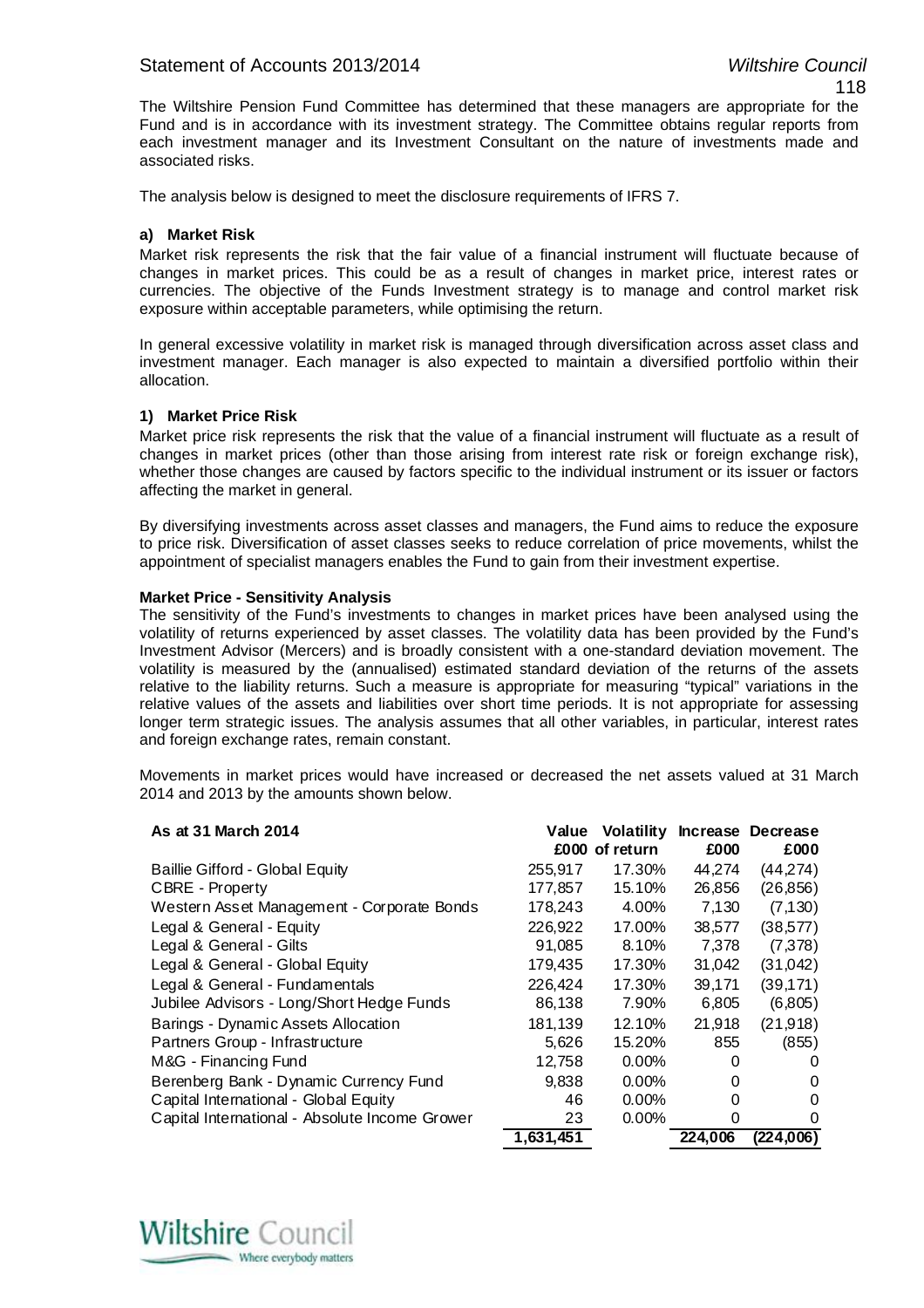| As at 31 March 2013                            | Value     | <b>Volatility</b><br>£000 of return | <b>Increase</b><br>£000 | Decrease<br>£000 |
|------------------------------------------------|-----------|-------------------------------------|-------------------------|------------------|
| Baillie Gifford - Global Equity                | 227,940   | 17.00%                              | 38,750                  | (38, 750)        |
| <b>CBRE</b> - Property                         | 162,841   | 10.80%                              | 17,587                  | (17, 587)        |
| Western Asset Management - Corporate Bonds     | 173,712   | 6.70%                               | 11,639                  | (11,639)         |
| Legal & General - Equity                       | 219.821   | 16.60%                              | 36,490                  | (36, 490)        |
| Legal & General - Gilts                        | 76,875    | 11.00%                              | 8,456                   | (8,456)          |
| Legal & General - Global Equity                | 164,554   | 17.00%                              | 27,974                  | (27, 974)        |
| Legal & General - Fundamentals                 | 84,958    | 17.00%                              | 14,443                  | (14, 443)        |
| Edinburgh Partners - Global Equity             | 120,759   | 17.00%                              | 20,529                  | (20,529)         |
| Jubilee Advisors - Long/Short Hedge Funds      | 75.365    | 10.90%                              | 8,215                   | (8,215)          |
| Barings - Dynamic Assets Allocation            | 150,774   | 12.00%                              | 18,093                  | (18,093)         |
| Partners Group - Infrastructure                | 3,811     | 30.00%                              | 1,143                   | (1, 143)         |
| M&G - Financing Fund                           | 11,349    | $0.00\%$                            | $\Omega$                | $\Omega$         |
| Berenberg Bank - Dynamic Currency Fund         | 7,482     | $0.00\%$                            | $\Omega$                | $\Omega$         |
| Capital International - Global Equity          | 135       | $0.00\%$                            | 0                       | 0                |
| Capital International - Absolute Income Grower | 112       | $0.00\%$                            | 0                       | $\Omega$         |
|                                                | 1,480,488 |                                     | 203,319                 | (203,319)        |

#### **2) Interest Rate Risk**

Interest rate risk is the risk that the fair value or future cash flows of a financial instrument will fluctuate because of changes in market interest rates.

The Fund's exposure to interest rate movements from its investments in cash & cash equivalents, fixed interest and loans at 31 March 2014 and 2013 are provided below.

|                                  | 31 March 2014 |
|----------------------------------|---------------|
|                                  | £000          |
| Cash held on deposit             | 26,042        |
| <b>Fixed Interest Securities</b> | 163,143       |
| Loans                            | 12,758        |
|                                  | 201,943       |
|                                  |               |
|                                  | 31 March 2013 |
|                                  | £000          |
| Cash held on deposit             | 29,809        |
| <b>Fixed Interest Securities</b> | 162,030       |
| Loans                            | 11,349        |
|                                  | 203,188       |

#### **Interest Rate – Sensitivity Analysis**

The Pension Fund recognises that interest rates vary and can impact on the fair value of the assets. The sensitivity of the Fund's investments to changes in interest rates has been analysed by showing the affect of a 100 basis point (1%) change in interest rates. This analysis assumes that all other variables, in particular foreign currency rates, remain constant.

|                                  | Value   | Change in net assets |                   |
|----------------------------------|---------|----------------------|-------------------|
| As at 31 March 2014              | £000    | £000<br>$+100$ BP    | £000<br>$-100$ BP |
| Cash held on deposit             | 26,042  | 260                  | (260)             |
| <b>Fixed Interest Securities</b> | 163,143 | (13,084)             | 13,084            |
| Loans                            | 12,758  |                      |                   |
|                                  | 201,943 | (12, 824)            | 12,824            |

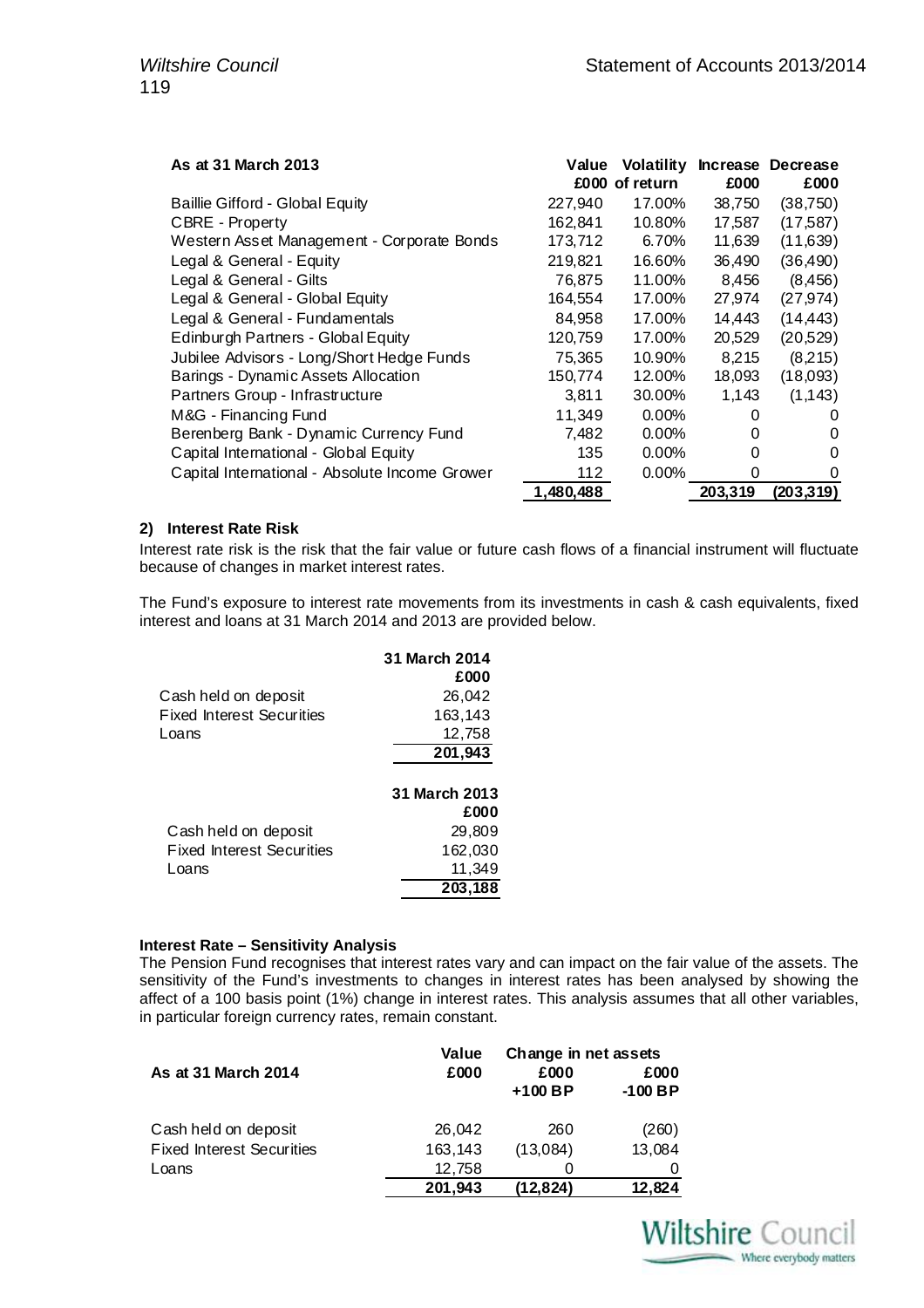|                                  | Value   | Change in net assets |                   |
|----------------------------------|---------|----------------------|-------------------|
| As at 31 March 2013              | £000    | £000<br>$+100$ BP    | £000<br>$-100$ BP |
| Cash held on deposit             | 29,809  | 298                  | (298)             |
| <b>Fixed Interest Securities</b> | 162,030 | (13, 108)            | 13,108            |
| Loans                            | 11,349  |                      |                   |
|                                  | 203,188 | (12, 810)            | 12,810            |

A 1% increase in interest rates will reduce the fair value of the relevant net assets and vice versa. The loans identified are part of the M&G Financing Fund. Borrowers pay a fixed annual interest rate agreed at the outset.

#### **3) Currency Risk**

Currency risk represents the risk that the fair value of financial instruments will fluctuate because of changes in foreign exchange rates. The Fund is exposed to currency risk on financial instruments that are denominated in a currency other than sterling. When sterling depreciates the sterling value of foreign currency denominated investments will rise and when sterling appreciates the sterling value of foreign currency denominated investments will fall.

Currently Wiltshire Pension Fund has a dynamic hedging arrangement in place. This reduces the volatility of returns over the long term.

The tables below show approximate exposures to each of the three major foreign currencies based on manager benchmarks and target allocations. This is based on the two global equity managers Baillie Gifford and Legal & General.

| 2014                         | <b>US Dollar</b> | Euro    | Yen    |
|------------------------------|------------------|---------|--------|
| Benchmark Weights            | 17.85%           | 7.40%   | 3.17%  |
| <b>Net Currency Exposure</b> | £'000            | £'000   | £'000  |
|                              | 291,676          | 120,887 | 51,842 |
| 2013                         | <b>US Dollar</b> | Euro    | Yen    |
| Benchmark Weights            | 18.00%           | 6.60%   | 3.20%  |
| <b>Net Currency Exposure</b> | £'000            | £'000   | £'000  |
|                              | 266,904          | 97,108  | 47,408 |

#### **Currency Risk – Sensitivity Analysis**

The sensitivity of the Fund's investments to changes in foreign currency rates have been analysed using a 10% movement in exchange rates in either direction. This analysis assumes that all variables, in particular interest rates, remain constant.

A 10% strengthening or weakening of Sterling against the various currencies at 31 March 2014 and 31 March 2013 would have increased or decreased the net assets by the amount shown below.

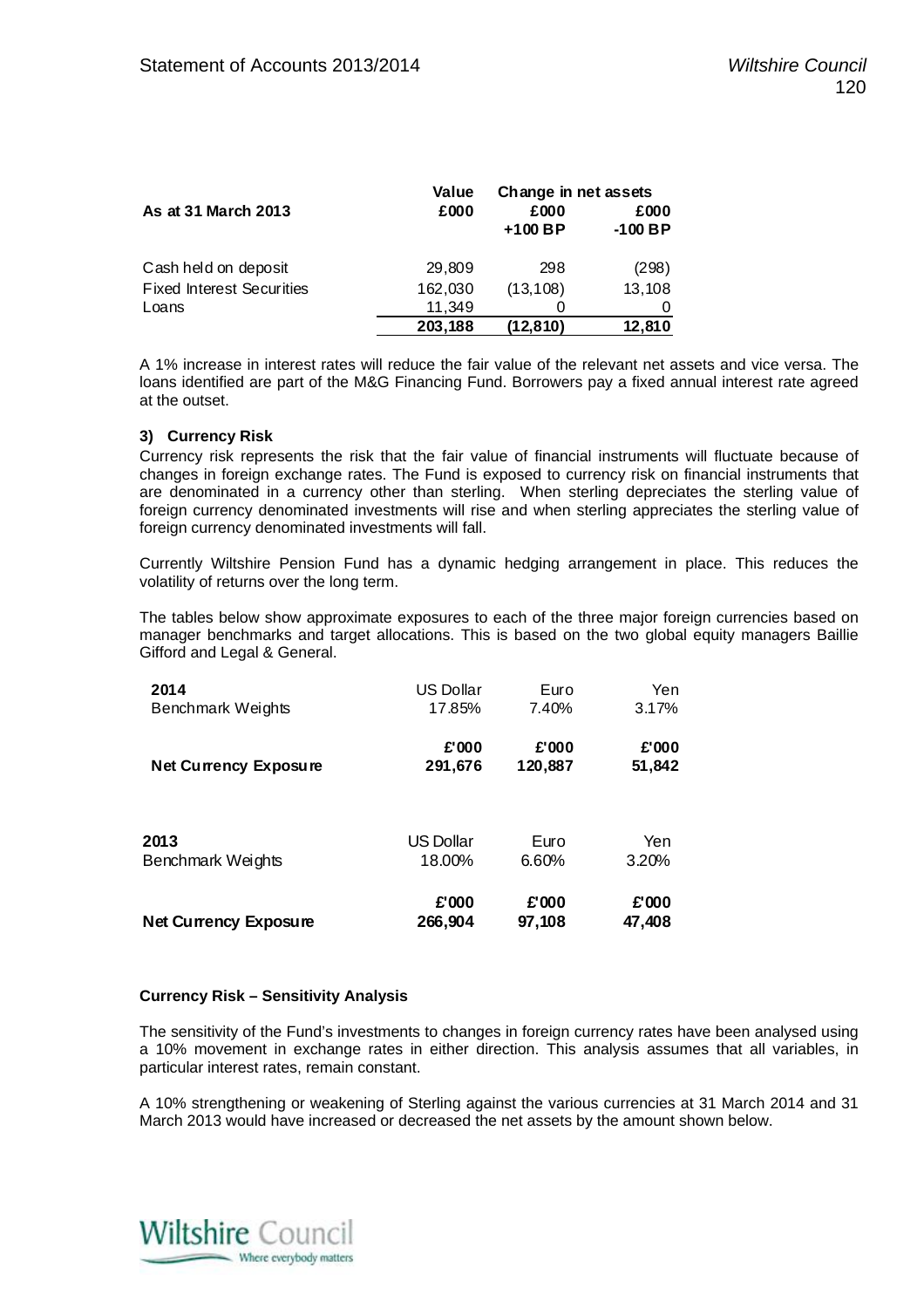| 121                          |                                     |        |                                |
|------------------------------|-------------------------------------|--------|--------------------------------|
| 2014                         | <b>Assets Held</b><br>at Fair Value | +10%   | Change in net assets<br>$-10%$ |
|                              | £000                                | £000   | £000                           |
| <b>US Dollar</b>             | 291,676                             | 29,168 | (29, 168)                      |
| Euro                         | 120,887                             | 12,089 | (12,089)                       |
| Yen                          | 51,842                              | 5,184  | (5, 184)                       |
| <b>Net Currency Exposure</b> | 464,405                             | 46,441 | (46, 441)                      |
| 2013                         | <b>Assets Held</b>                  |        | Change in net assets           |
|                              | at Fair Value                       | +10%   | $-10%$                         |
|                              | £000                                | £000   | £000                           |
| <b>US Dollar</b>             | 266,904                             | 26,690 | (26, 690)                      |
| Euro                         | 97,108                              | 9,711  | (9,711)                        |
| Yen                          | 47,408                              | 4,741  | (4,741)                        |
| <b>Net Currency Exposure</b> | 411,420                             | 41,142 | (41,142)                       |

As the Fund has a dynamic hedging arrangement in place only a proportion of the gains/losses would be experienced. One important point to note is that currency movements are not independent of each other. If sterling strengthened generally it may rise against all the above currencies producing losses across all the currencies.

#### **b) Credit Risk**

Credit risk represents the risk that the counterparty to the financial instrument will fail to meet their obligations and the Fund will incur a financial loss.

The Fund is exposed to credit risk through its investment managers, custodian and its daily treasury management activities. Credit risk is minimised through the careful selection and monitoring of counterparties.

A securities lending programme is run by the Fund's custodian, BNY Mellon, who manage and monitor the counterparty risk, collateral risk and the overall lending programme. The minimum level of collateral for securities on loan is 102%, however more collateral may be required depending upon the type of transaction. This level is assessed daily to ensure it takes account of market movements. The current collateral Wiltshire Pension Fund accepts is AAA rated supranational debt, AA rated debt and FTSE 350 Equity DBV. Securities lending is capped by investment regulations and statutory limits are in place to ensure that no more than 35% of eligible assets can be on loan at any one time.

Forward currency contracts are entered into by the Fund's currency overlay manager – Berenberg. These contracts are subject to credit risk in relation to the counterparties of the contracts which are primarily banks. The responsibility for these contracts rests with Berenberg. Prior to appointment full due diligence was undertaken, they are regulated by BaFin (the German equivalent of FCA) and meet the requirements set out in the LGPS (Management and Investment of Funds) Regulations 2009.

Another source of credit risk is the cash balances held internally or by managers. The Pension Fund's bank account is held at HSBC, which holds an AA- long term credit rating and it maintains its status as a well capitalised and strong financial institution. The management of the cash held in this account is managed by the Council's Treasury Management Team in line with the Fund's Treasury Management Strategy which sets out the permitted counterparties and limits. Cash held by investment managers is invested with the custodian in a diversified money market fund rated AAAm.

The Fund's exposure to credit risk at 31 March 2014 and 2013 is the carrying amount of the financial assets.

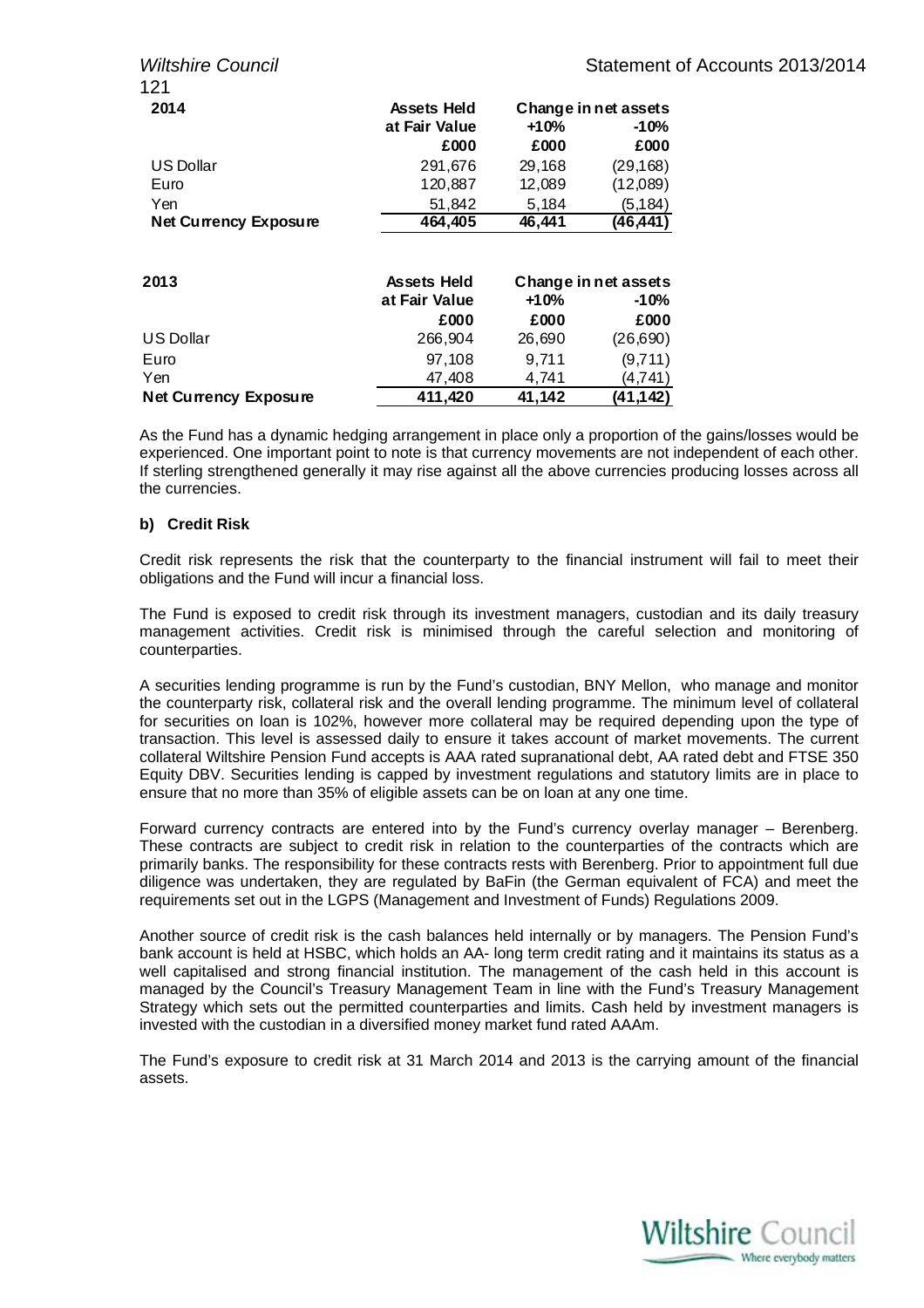#### **2014**

|                           | £000    |
|---------------------------|---------|
| Fixed interest securities | 163,143 |
| Index linked securities   | 933     |
| Derivative assets         | 1,583   |
| Cash held on deposit      | 26,042  |
| Other investment balances | 3,465   |
| Current assets            | 18,150  |
|                           | 213,316 |
| 2013                      | £000    |
| Fixed interest securities | 162,030 |
| Index linked securities   | 2,435   |
| Derivative assets         | 558     |
| Cash held on deposit      | 29,809  |
| Other investment balances | 3,509   |
| Current assets            | 15,797  |
|                           | 214,138 |

#### **c) Liquidity Risk**

Liquidity risk represents the risk that the Fund will not be able to meet its financial obligations as they fall due. The main liabilities of the Fund relate to the benefits payable which fall due over a long period of time. The investment strategy reflects this and set out the strategic asset allocation of the Fund. Liquidity risk is mitigated by investing a proportion of the Fund in actively traded instruments in particular equities and fixed income investments. The Fund maintains a cash balance to meet operational requirements.

The following tables analyses the Fund's financial liabilities as at 31 March 2014 and 2013, grouped into relevant maturity dates.

| 2014                                 | Carrying<br>Amount<br>£000 | 12 months<br>£000              | Less than Greater than<br>12 months<br>£000 |
|--------------------------------------|----------------------------|--------------------------------|---------------------------------------------|
| Accounts Payable                     | 93                         | 93                             | 0                                           |
| Benefits Payable                     | 1,348                      | 1,348                          | 0                                           |
| <b>Sundry Creditors</b>              | 2,996                      | 2,996                          | 0                                           |
|                                      | 4,437                      | 4,437                          | $\bf{0}$                                    |
| 2013                                 | Carrying<br>Amount<br>£000 | Less than<br>12 months<br>£000 | Greater than<br>12 months<br>£000           |
| Accounts Payable<br>Benefits Payable | 26<br>819                  | 26<br>819                      | 0<br>0                                      |
| Sundry Creditors                     | 1,527                      | 1,527                          | 0                                           |
|                                      | 2,372                      | 2,372                          | 0                                           |

#### **Fair Value Hierarchy**

The Fund measures fair values using the following fair value hierarchy that reflects the significance of the inputs used in making the measurements:

 Level 1: Unadjusted quoted prices in an active market for identical assets or liabilities that the Fund has the ability to access at the measurement date.

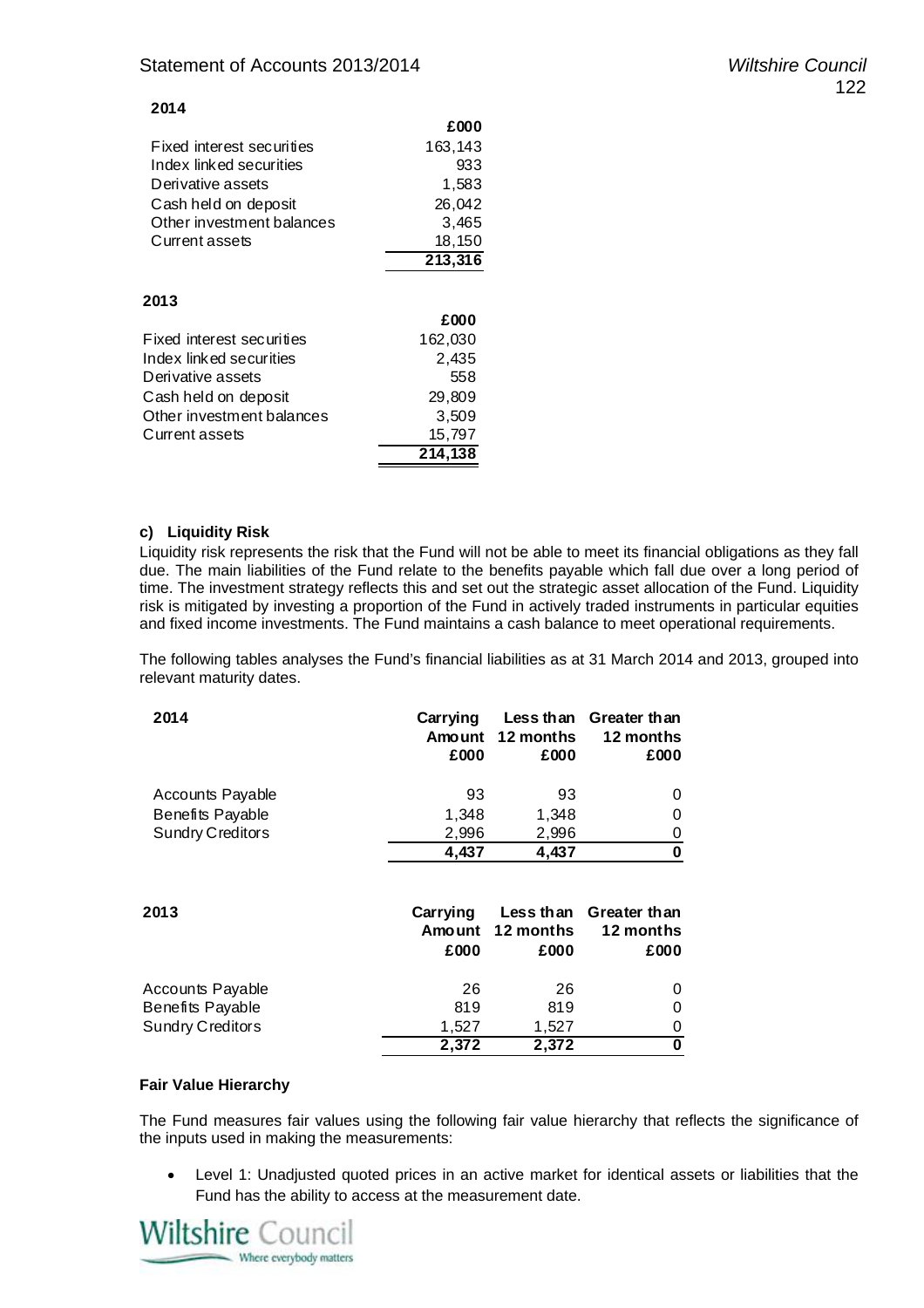- Level 2: Inputs other than quoted prices under Level 1 that are observable for the asset or liability, either directly or indirectly.
- Level 3: Unobservable inputs for the asset or liability used to measure fair value that rely on the Funds own assumptions concerning the assumptions that market participants would use in pricing an asset or liability.

The tables below analyse financial instruments, measured at fair value at the end of the reporting period 31 March 2014 and 31 March 2013, by the level in the fair value hierarchy into which the fair value measurement is categorised. This has been produced from analysis provided by our custodian BNY Mellon.

| 2014                             | £000<br>Level 1 | £000<br>Level 2        | £000<br>Level 3 | £000<br>Total |
|----------------------------------|-----------------|------------------------|-----------------|---------------|
| <b>Fixed Interest Securities</b> | 2,359           | 160,784                |                 | 163,143       |
| Index Linked Securities          |                 | 933                    |                 | 933           |
| Equities                         | 254,112         |                        | 13,349          | 267,461       |
| Pooled Funds:                    |                 |                        |                 | $\Omega$      |
| - Other                          |                 | 992,261                | 5.627           | 997,888       |
| - Property                       |                 | 138,154                | 32,782          | 170,936       |
| Derivative assets                |                 |                        |                 | 0             |
| - Futures                        | (49)            |                        |                 | -49           |
| - Options                        |                 |                        |                 | 0             |
| - Forward FX                     | 1,632           |                        |                 | 1,632         |
|                                  | 258,054         | 1,292,132              | 51,758          | 1,601,944     |
| Cash Deposits                    | 26,038          | 4                      |                 | 26,042        |
| Other Investment balances        | 3,465           |                        |                 | 3,465         |
|                                  | 287,557         | $\overline{1,292,136}$ | 51,758          | 1,631,451     |

| 2013                             | £000<br>Level 1 | £000<br>Level 2 | £000<br>Level 3 | £000<br>Total |
|----------------------------------|-----------------|-----------------|-----------------|---------------|
| <b>Fixed Interest Securities</b> | 679             | 161,351         |                 | 162,030       |
| Index Linked Securities          |                 | 2,435           |                 | 2,435         |
| Equities                         | 223,788         |                 | 12,907          | 236,695       |
| Pooled Funds:                    |                 |                 |                 | 0             |
| - Other                          |                 | 892,176         | 5,585           | 897,761       |
| - Property                       |                 | 132,508         | 15,183          | 147,691       |
| Derivative assets                |                 |                 |                 | 0             |
| - Futures                        | (386)           |                 |                 | $-386$        |
| - Options                        |                 |                 |                 | 0             |
| - Forward FX                     | 944             |                 |                 | 944           |
|                                  | 225,025         | 1,188,470       | 33,675          | 1,447,170     |
| Cash Deposits                    | 29,805          | 4               |                 | 29,809        |
| Other Investment balances        | 3,509           |                 |                 | 3,509         |
|                                  | 258,339         | 1,188,474       | 33,675          | 1,480,488     |

During 2013/14 there were no transfers between level 1 and 2 of the fair value hierarchy.

The following tables present the movement in level 3 instruments for the year end 31 March 2014 and 31 March 13.

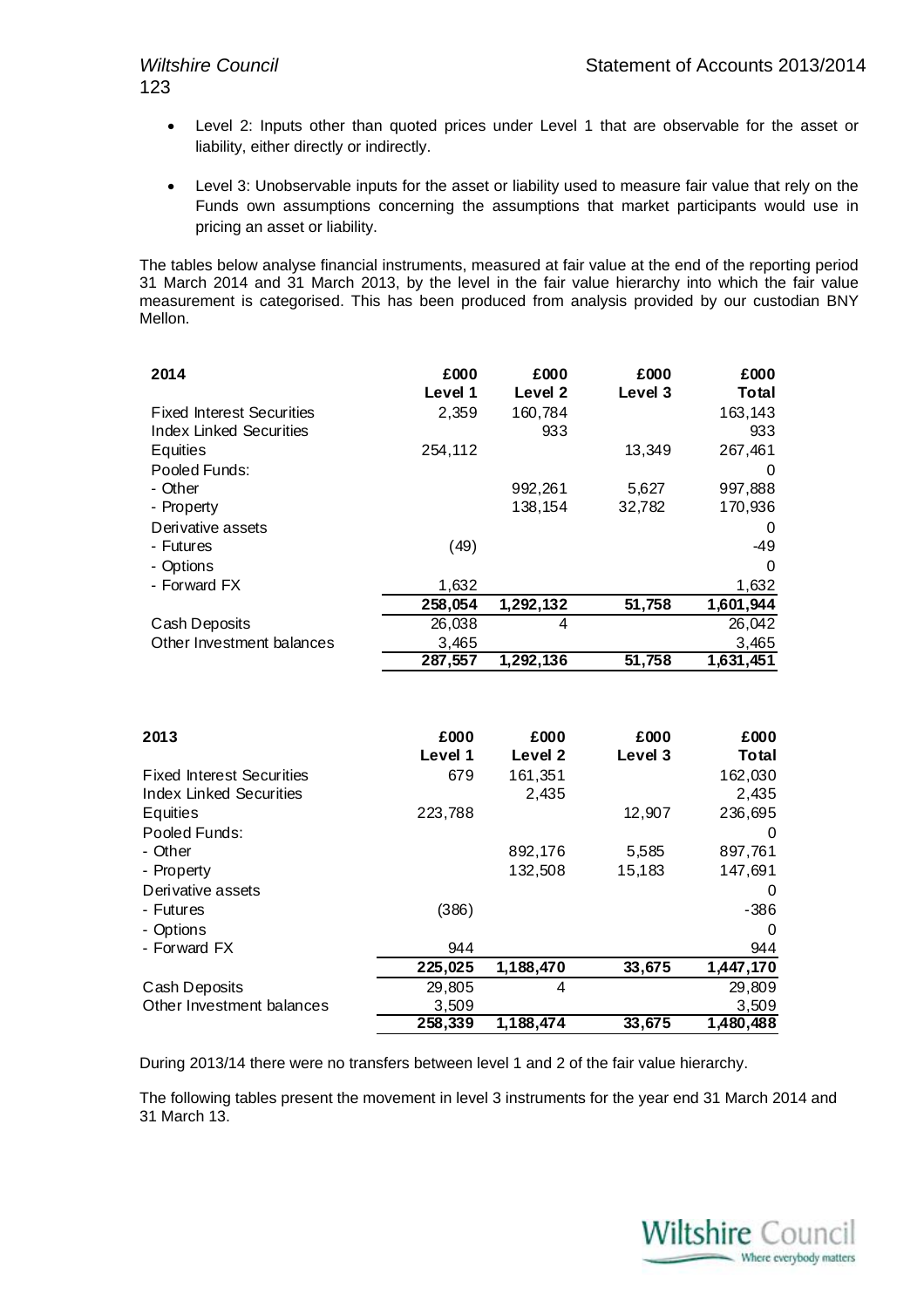### Statement of Accounts 2013/2014 *Wiltshire Council*

| 2014<br>Opening balance | £000<br>33,675 |
|-------------------------|----------------|
| Total gains/losses      | 16,668         |
| Purchases               | 3,614          |
| Sales                   | $-2,199$       |
| Transfer out of Level 3 | O              |
| Closing balance         | 51,758         |

| 2013<br>Opening balance | £000<br>11,582 |
|-------------------------|----------------|
| Total gains/losses      | 12,911         |
| Purchases               | 12,771         |
| Sales                   | $-3,589$       |
| Transfer out of Level 3 | ი              |
| Closing balance         | 33,675         |

#### **12 Investment management expenses**

|                                                                                                        | 2013/2014<br>£000  | 2012/2013<br>£000  |
|--------------------------------------------------------------------------------------------------------|--------------------|--------------------|
| Administration, management and custody<br><b>Transaction Costs</b><br>Performance measurement services | 2,852<br>277<br>41 | 3,200<br>289<br>40 |
|                                                                                                        | 3,170              | 3.529              |

#### **13 Current assets**

|                                                     | 31 March 2014<br>£000 | 31 March 2013<br>£000 |
|-----------------------------------------------------|-----------------------|-----------------------|
|                                                     |                       |                       |
| Contributions due from other authorities and bodies |                       |                       |
| - Employees                                         | 1,362                 | 767                   |
| - Employers                                         | 4,072                 | 2,501                 |
| Income due from external managers and custodians    |                       | $\Omega$              |
| Debtors (Magistrates)                               | 5,790                 | 6,755                 |
| Other                                               | 1,520                 | 2,357                 |
| Cash balances                                       | 5,406                 | 3,417                 |
|                                                     | 18,150                | 15,797                |
| Less:                                               |                       |                       |
| Long term debtors (Magistrates)                     | 5,790                 | 6,755                 |
| <b>Net Current Assets</b>                           | 12,360                | 9,042                 |

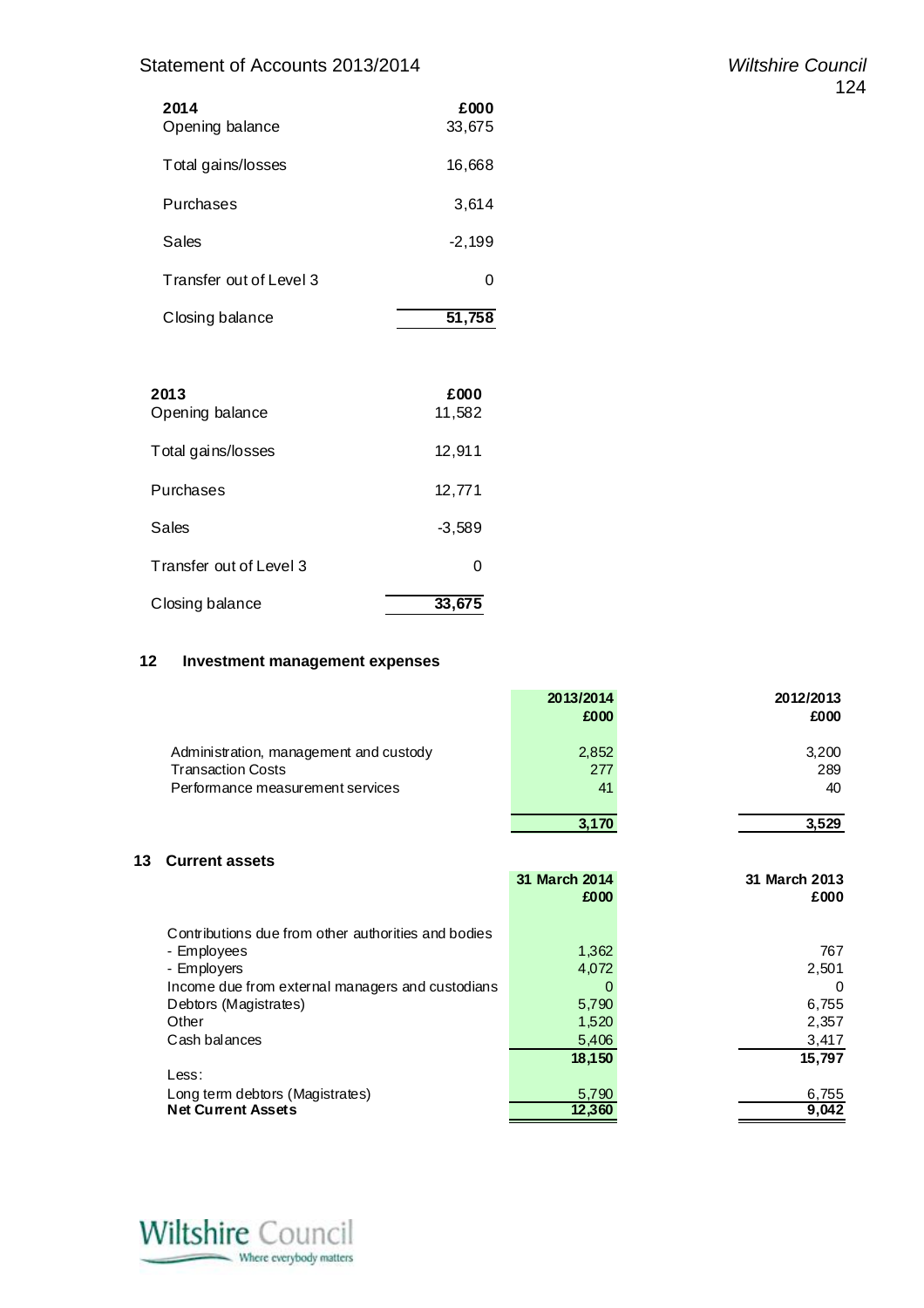Contributions due at the year end have been paid to the Fund subsequent to the year end in accordance with the Rates & Adjustment certificate.

#### **14 Current Liabilities**

|                         | 31 March 2014<br>£000 | 31 March 2013<br>£000 |
|-------------------------|-----------------------|-----------------------|
| Managers / Custody fees | 943                   | 764                   |
| <b>HMRC</b>             | 661                   | 607                   |
| Other                   | 2,833                 | 1,001                 |
|                         | 4,437                 | 2,372                 |

#### **15. Additional Voluntary Contributions (AVCs)**

Fund members paid contributions totalling £0.433 million (£0.371 million in 2012/13) into their AVC funds during the year. At the year end, the value of funds invested on behalf of Fund members totalled £3.293 million (£3.152 million in 2012/13), made up as follows:

|                                       | £ million |
|---------------------------------------|-----------|
| Equitable Life Assurance Society      |           |
| - With Profits Fund                   | 0.849     |
| - Unit Linked Managed Fund            | 0.271     |
| - Building Society Fund               | 0.037     |
| Clerical Medical Funds                |           |
| - With Profits Fund                   | 0.217     |
| - Unit Linked Managed Fund            | 0.986     |
| NPI Funds                             |           |
| - Managed Fund                        | 0.030     |
| - With Profits Fund                   | 0.108     |
| - Global Care Unit Linked Fund        | 0.051     |
| - Cash Deposit Fund                   | 0.032     |
| Prudential                            |           |
| - With Profits Cash Accumulation Fund | 0.267     |
| - Deposit Fund                        | 0.121     |
| - Diversified Growth Fund             | 0.097     |
| - Equity Passive                      | 0.002     |
| - Long Term Growth Fund               | 0.093     |
| - Pre-Retirement Fund                 | 0.077     |
| - Property Fund                       | 0.055     |
|                                       | 3.293     |

As mentioned earlier, AVC investments are not included in the Fund's financial statements.

#### **16. Employer Related Assets**

There are no employer related assets within the Fund.

#### **17. Related Party Transactions**

The Wiltshire Pension Fund is administered by Wiltshire Council. Consequently there is a strong relationship between the council and the pension fund.

The council incurred costs of £1.076m (2012/13: £0.975m) in relation to the administration of the fund and was subsequently reimbursed by the fund for these expenses. The council is also the single largest employer of members of the pension fund and contributed £26m to the fund in 2013/14 (2011/12: £25m). A balance of £1.2m was owing to the Pension Fund by the Council at year end.

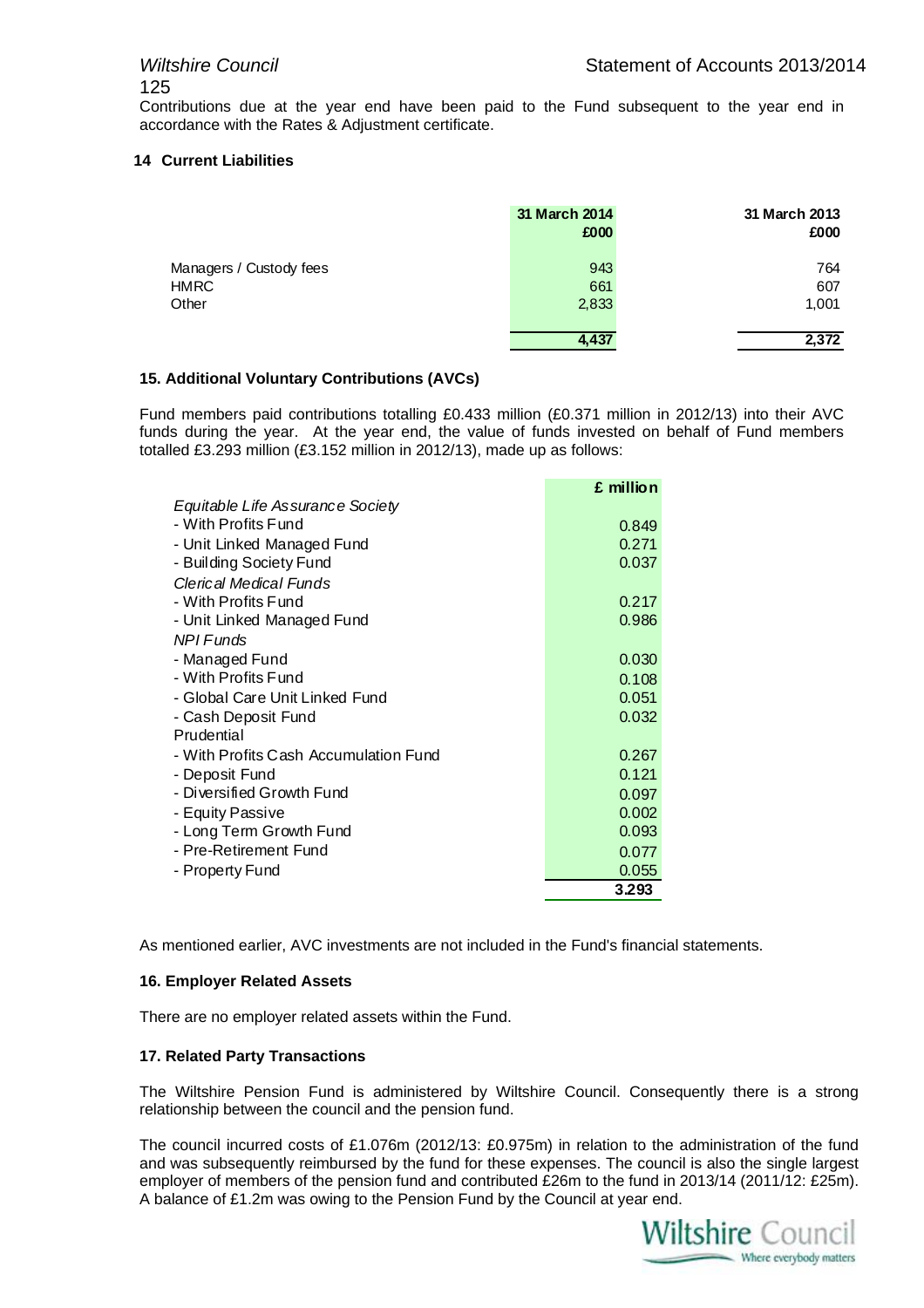Part of the pension fund cash holdings are invested on the money markets by the treasury management operations of Wiltshire Council, through a service level agreement. During the year to 31 March 2014, the fund had a average investment balance of £3.4m (31 March 2013: £2.8m), earning interest of £18k (2012/13: £22k) in these funds.

#### **Governance**

There are two members of the pension fund committee L Croft and T Jackson that are active members of the pension fund. These individuals are the employer bodies' representatives.

#### **18. Guaranteed Minimum Pension**

The Fund continues to make progress on updating the details of Guaranteed Minimum Pensions (GMP) that were not previously shown on member's records.

GMP elements of member's LGPS pension are not increased by the Fund for Pre 1988 GMP (in respect of the period 06/04/1978 to 05/04/1988) but for Post 1988 (in respect of the period 06/04/1988 to 05/04/1997) it is increased by a maximum of 3%. The Government increase the State Pension for the member fully on the Pre 1988 GMP element and for Post 1988 GMP element it is only increased if CPI is above 3%.

The effect of LGPS pensions not showing the correct amount of GMP for its members would mean that their pension would be increased by more than it should be.

Although these overpayments are costs to the Fund they have been included as expenditure in previous pension fund accounts, therefore no restatement is necessary.

#### **19. Contingent Liabilities and Contractual Commitments**

Outstanding capital commitments (investments) at 31 March 2014 totalled Euro 42.725m (31 March 2013: 45,266m).

These commitments relate to outstanding call payments due on unquoted limited partnership funds held in the infrastructure part of the portfolio. The amounts 'called' are irregular in both size and timing from the original commitment.

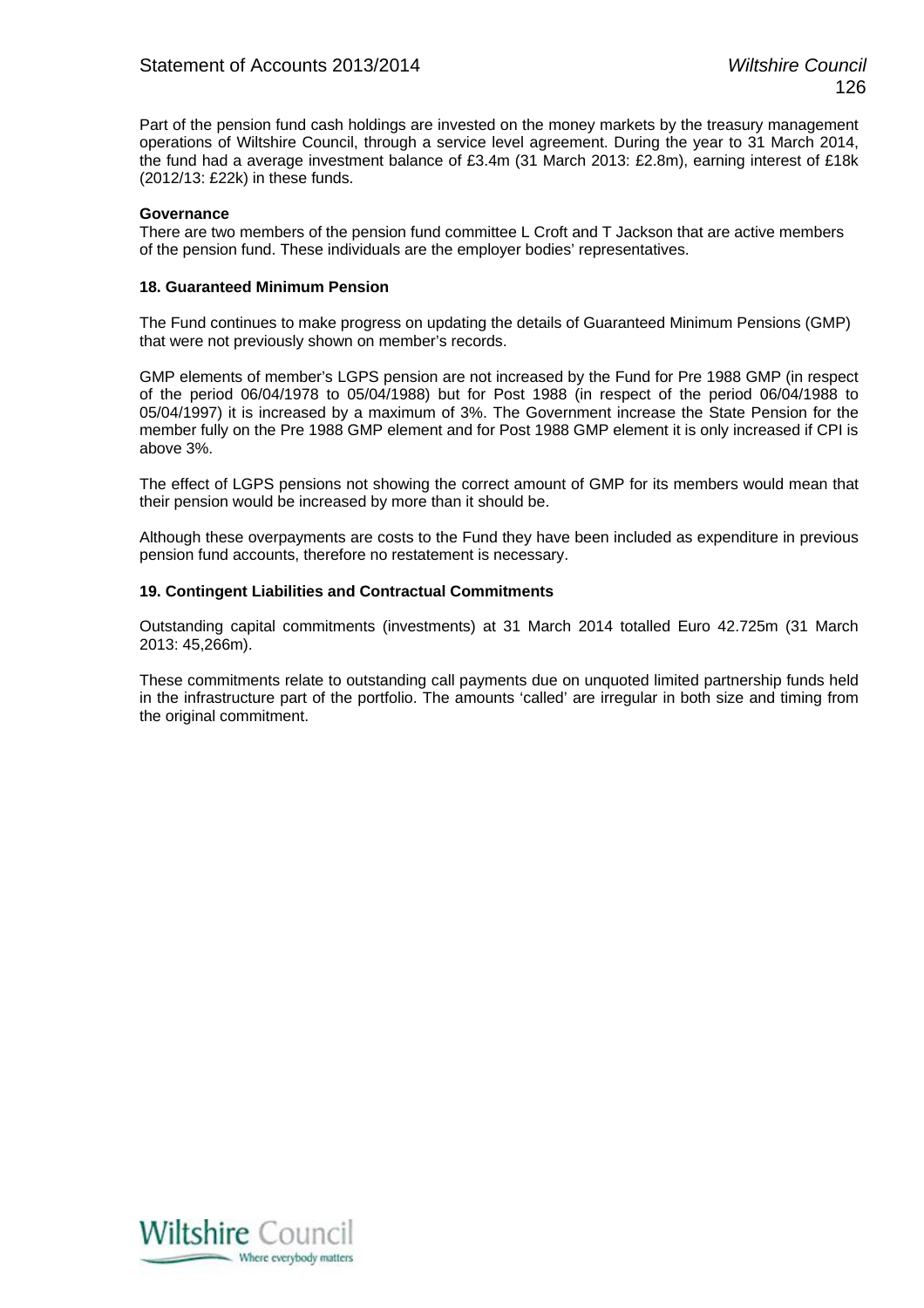#### *Wiltshire Council* **Statement of Accounts 2013/2014** 127 **Actuarial Statement in respect of IAS26 as at 31.03.2014**

#### **Introduction**

CIPFA's Code of Practice on Local Authority Accounting 2013/14 requires administering authorities of LGPS funds that prepare pension fund accounts to disclose what IAS26 refers to as the actuarial present value of promised retirement benefits.

The actuarial present value of promised retirement benefits is to be calculated similarly to the defined obligation under IAS19. There are three options for its disclosure in pension fund account:

- Showing the figure in the Net Assets Statement, in which case it requires the statement to disclose the resulting surplus or deficit;
- As a note to the accounts; or
- By reference to this information in an accompanying actuarial report.

If an actuarial valuation has not been prepared at the date of the financial statements, IAS26 requires the most recent valuation to be used as a base and the date of the valuation disclosed. The valuation should be carried out using assumptions in line with IAS19 and not the Pension Fund's funding assumptions.

I have been instructed by the Administering Authority to provide the necessary information for the Wiltshire Council Pension Fund, which is in the remainder of this note.

| <b>Balance sheet</b>                                |             |             |
|-----------------------------------------------------|-------------|-------------|
| Year ended                                          | 31 Mar 2014 | 31 Mar 2013 |
|                                                     | £m          | £m          |
| Present Value of Promised Retirement Benefits 2,452 |             | 2.285       |

Liabilities have been projected using a roll forward approximation from the latest formal funding valuation as at 31 March 2013. I estimate this liability at 31 March 2014 comprises £986m in respect of employee members, £523m in respect of deferred pensioners and £944m in respect of pensioners. The approximation involved in the roll forward model means that the split of scheme liabilities between the three classes of member may not be reliable. However, I am satisfied the aggregate liability is a reasonable estimate of the actuarial present value of the benefit promises. I have not made any allowance for unfunded benefits.

The above figures include both vested and non-vested benefits, although the latter is assumed to have a negligible value.

It should be noted the above figures are appropriate for the Administering Authority only for preparation of the accounts of the Pension Fund. They should not be used for any other purpose (i.e. comparing against liability measures on a funding basis or a cessation basis).

#### **Assumptions**

The assumptions used are those adopted for the Administering Authority's IAS19 report as required by the Code of Practice. These are given below. I estimate that the impact of the change of assumptions to 31 March 2014 is to increase the actuarial present value by £109m.

#### **Financial assumptions**

My recommended financial assumptions are summarised below:

| Year ended                      | 31 Mar 2014 | 31 Mar 2013 |
|---------------------------------|-------------|-------------|
|                                 | % p.a.      | % p.a.      |
| Inflation/Pension Increase Rate | 2.8%        | 2.8%        |
| Salary Increase Rate*           | $4.6\%$     | $5.1\%$ *   |
| Discount Rate                   | 4.3%        | $4.5\%$     |

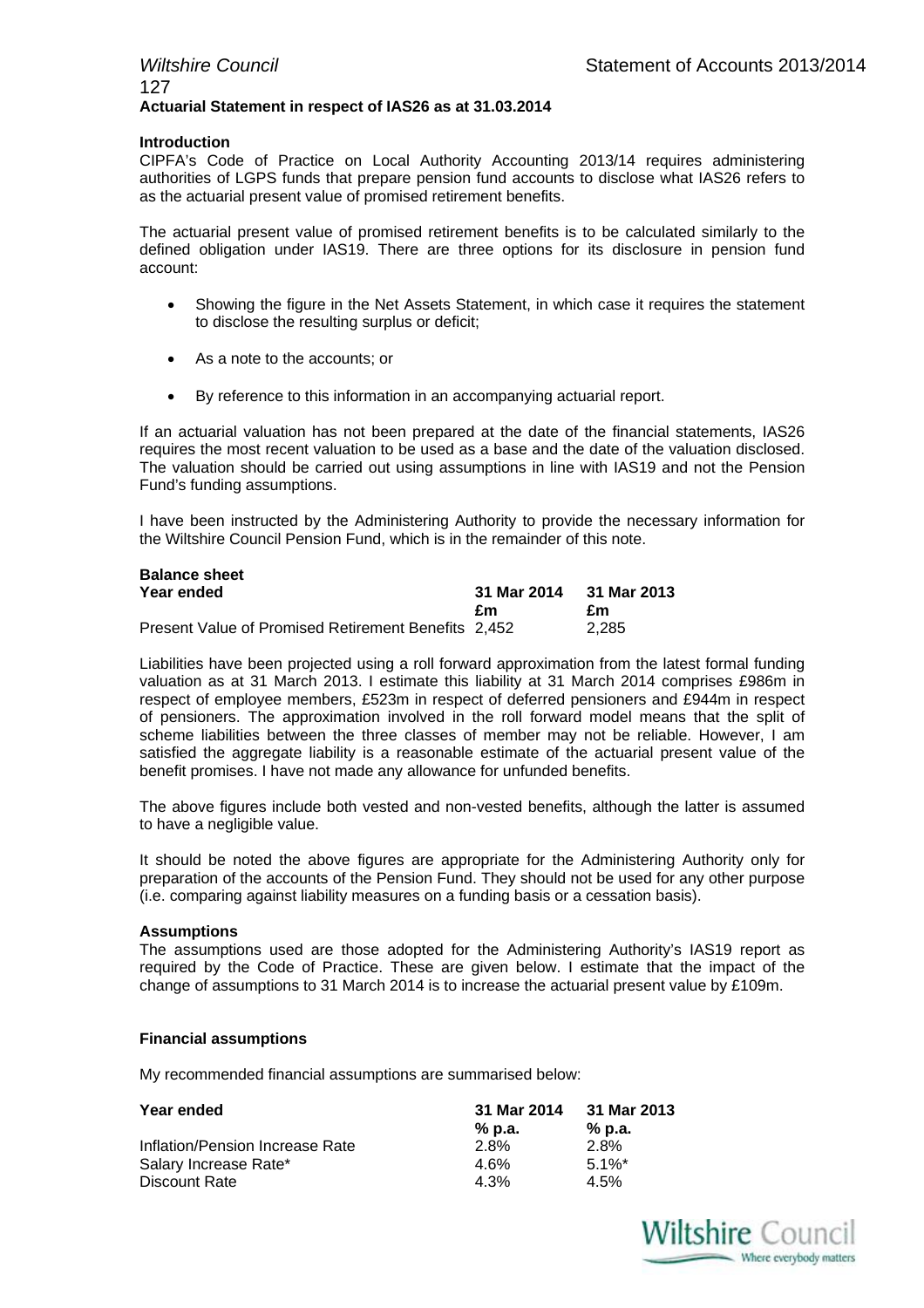*\*Salary increases are 1% p.a. nominal until 31 March 2015 reverting to the long term thereafter* 

#### **Longevity assumption**

As discussed in the accompanying report, life expectancy is based on the Fund's VitaCurves with improvements in line with the CMI\_2010 model, assuming the current rate of improvements has reached a peak and will converge to a long term rate of 1.25% p.a. Based on these assumptions, the average future life expectancies at age 65 are summarised below:

|                           | <b>Males</b> | <b>Females</b> |
|---------------------------|--------------|----------------|
| <b>Current Pensioners</b> | 22.3 years   | 24.5 years     |
| Future Pensioners*        | 24.1 years   | 26.9 years     |

*\*Future pensioners are assumed to be currently aged 45* 

Please note that the assumptions have changed since the previous IAS26 disclosure for the Fund.

#### **Commutation**

An allowance is included for future retirements to elect to take 50% of the maximum additional tax-free cash up to HMRC limits for pre-April 2008 service and 75% of the maximum tax-free cash for post-April 2008 service.

#### **Professional notes**

This paper accompanies my covering report titled 'Actuarial Valuation as at 31 March 2014 for IAS19 purposes' dated 22 April 2014. The covering report identifies the appropriate reliances and limitations for the use of the figures in this paper, together with further details regarding the professional requirements and assumptions.

Catherine McFadyen FFA 16 May 2014 For and on behalf of Hymans Robertson LLP

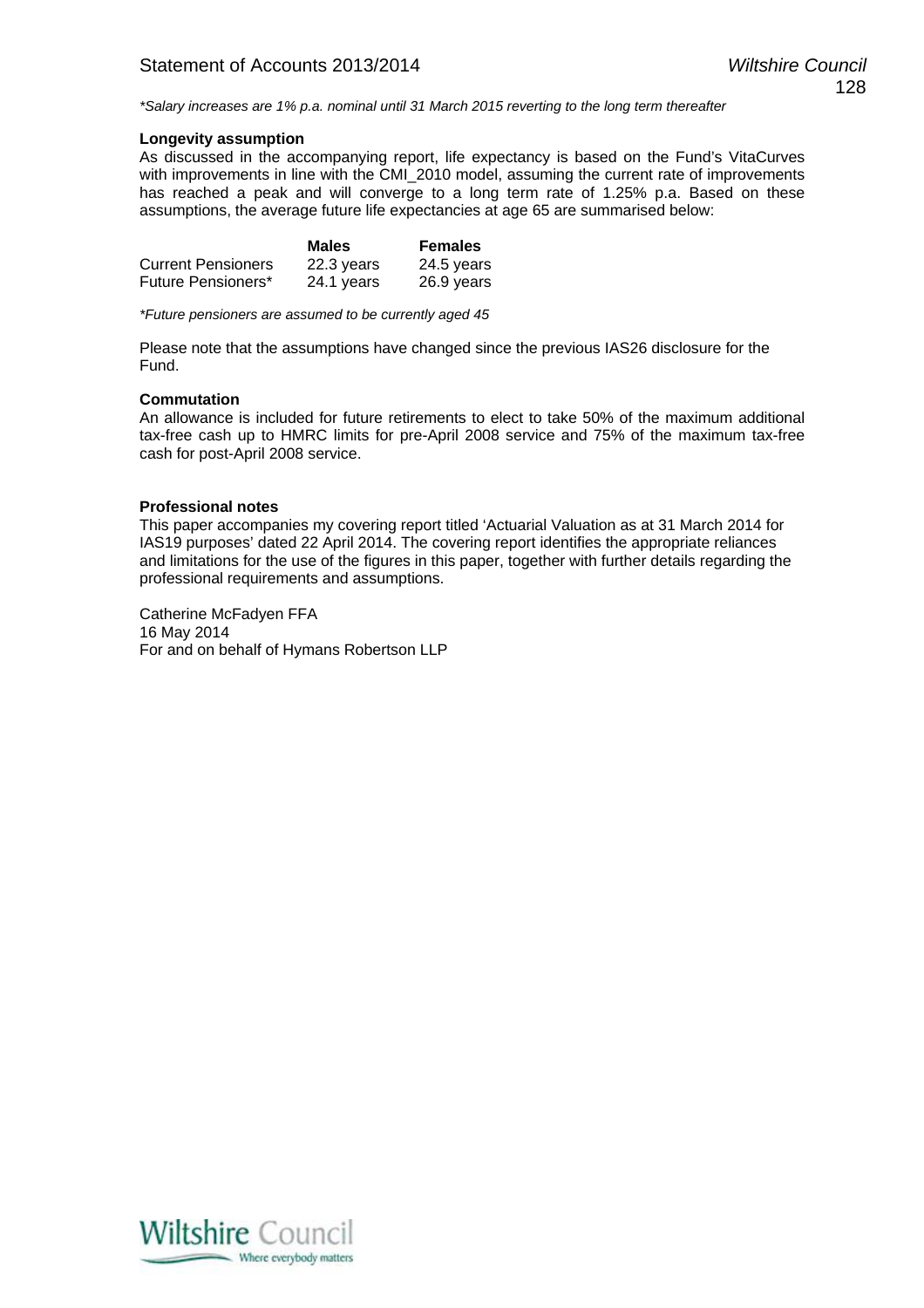#### **Scheduled/Resolution bodies Admitted bodies**

Wiltshire & Swindon Fire Authority Holy Rood Junior Academy Wiltshire Police Authority Holy Trinity Calne Academy Agincare Alderbury Parish Council Amesbury Parish Council John of Gaunt Academy Aster Living Blunsdon St Andrews Parish Council Bradford-on-Avon Town Council Kingdown Academy Atkins Ltd Calne Town Council **Calne Town Council** Kingsdown Academy Chippenham Town Council **Lavington Academy Chippenham Barnardos** Corsham Town Council **Capita Business** Services Ltd Lethbridge Academy Capita Business Services Ltd Cricklade Town Council Lydiard Academy Care & Support Swindon (SEQOL) Haydon Wick Parish Council **Malmesbury Primary Academy** CIPFA<br>Highworth Town Council **Malmesbury The Manor Academy** Collaborative Schools Highworth Town Council Malmesbury Town Council The Mead Primary Academy Community First Marlborough Town Council Millbrook Academy Crime Reduction Initiatives Academy Crime Reduction Initiatives Academy Crime Reduction Institution Inc. Leisure Melksham Without Parish Council New College Direct Cleaning Mere Parish Council **Community Constructs** Community Learning **Constructs** Elior UK Purton Parish Council **Peatmoor Primary Academy Enara** Royal Wootton Bassett Town Council Pewsey Vale Academy FCC Environment Salisbury City Council Ridgeway Academy Great Western Hospitals Steeple Ashton Parish Council **Rowde Academy Council Rowde Academy Council** Greenwich Leisure Ltd Stratton St Margaret Parish Council Council Royal Wootton Bassett School Council Host Host<br>Trowbridge Town Council Council Sarum Academy Trowbridge Town Council Wanborough Town Council Sevenfields Academy Leonard Cheshire Warminster Town Council Shaw Ridge Academy<br>Westbury Town Council Sheldon Academy Wilton Town Council **South Wilts Grammar School** Mears Care Ltd Wroughton Parish Council **Southfield Junior Academy Filter Southfield Health**<br>Bishop Wordsworth Academy **Numer Southfields Academy Filter Southfield Health** Bishop Wordsworth Academy **Springfields Academy** Bybrook Valley Academy St Augustine's School The Order Of St John Care Trust Churchfield Academy St Catherine's Academy Oxford Health NHS Trust Commonweal Academy St Edmunds Girls Academy Salisbury Selwood Housing Corsham Primary Academy St Joseph's Academy Devizes Seren Group Corsham Secondary Academy Devizes Academy St Leonard's Academy Swindon Commercial Services Diocese of Bristol Academy Trust St Mary's Swindon Academy Swindon Dance Diocese of Salisbury Academy Trust Swindon College Visit Wiltshire Dorcan Technology Academy United Learning Trust Westlea Housing Association Education Fellowship Wellington Academy Wiltshire CCG Excalibur Academy<br>
Goddards Park Academy<br>
White Horse Academies Goddards Park Academy Gorse Hill Academy **Wiltshire College**<br>
Hardenhuish School I td **Woodford Valley** Hazelwood Academy Highworth Warneford Academy

Wiltshire Council Holy Family Academy 4 Children Swingth Council Holy Rood Infants Academy<br>Swingth Council Holy Rood Junior Academy Action for Blind People Holy Trinity Devizes Academy **Aster Communities**<br> **John Bentley Academy Academy** Aster Group **Malmesbury Academy** Caterlink Morgan Vale Academy<br>New College Woodford Valley Academy

**Mainline Contract Services** Salisbury and South Wilts Museum Dauntseys Academy St Laurence Academy Southern Health NHS Foundation Trust Eastrop Infants Academy Wansdyke Academy Wiltshire and Swindon Sports Partnership